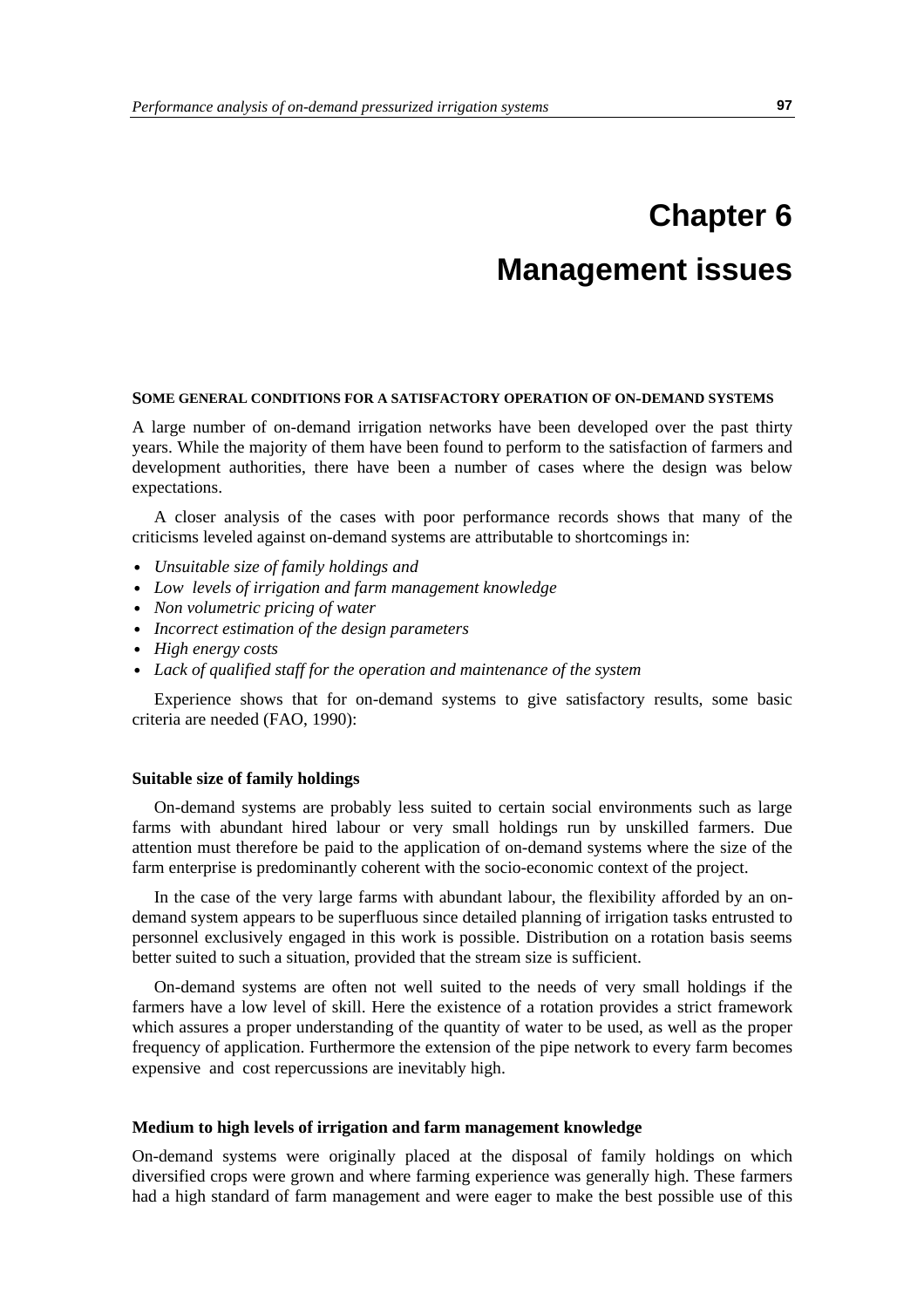new tool which allowed for a more flexible integration of irrigation practices with other farming activities and the results were positive. However, other experiences have shown that, when such technology was made available to farmers with little or no knowledge of irrigation and reduced farming experience, long adaptations period with strong training efforts were required until the new technology was used in a satisfactory manner.

#### **Volumetric pricing**

Irrigation water must be priced on a volumetric basis if on-demand systems are to operate economically. If water meters are not installed, the farm hydrants will remain open for durations greater than designed and the system will not operate satisfactorily. Furthermore, a high recovery of the water charges is necessary to guarantee a recurrent flow of funds for the operation and maintenance of the system

#### **Correct estimation of the design parameters**

When the flows in on-demand irrigation networks are computed through the probabilistic approach proposed by Clément, a performance analysis of the system is strongly recommended during the design stage. Furthermore, three parameters need careful attention: the degree of freedom,  $e_h$ , the use coefficient, r, and the operation quality,  $U(P_q)$ .

The degree of freedom (or elasticity of the hydrants) defines the freedom afforded to farmers to organize their irrigation. The degree of freedom depends on criteria such as size and dispersion of plots, availability of labor, type of on-farm equipment, frequency of irrigation. Hydrants with capacities of one and a half to twice the value of the duty correspond to the lowest feasible degree of freedom. With smaller values, the probability of an hydrant being open becomes too great for the demand model to apply. Conversely, hydrant capacities should not exceed six to eight times the value of the duty. This corresponds to a high degree of freedom.

The use coefficient, r, was already defined and analysed in chapter 3. The values selected for the parameter r normally lie between  $16/24$  (r=0.67) and  $22/24$  (r=0.93). The performance analysis of existing systems is the most reliable approach for selecting the coefficient r best suited to a given irrigation network (see Annex 1).

The parameter  $U(P_q)$  defines the "operation quality" of the network; it normally has values ranging from 0.99 to 0.95. A significant reduction of this parameter beyond these values can lead to the occurrence of unacceptable failures to satisfy the demand in certain parts of the network (Galand *et al*., 1975).

#### **Reduced energy costs**

Many on demand systems were designed at the time that energy costs were considerably lower than nowadays and, therefore, the pipe diameters were reduced as much as possible and compensated with high pressure (at that time cheaper to generate). Such systems have difficulties to operate under principles of financial autonomy and often the public sector has to sustain them with subsidies.

A related problem is that many of the pumping stations that were designed some 20 years ago are integrated by several identical motor pumps that pump the water to a reservoir of fixed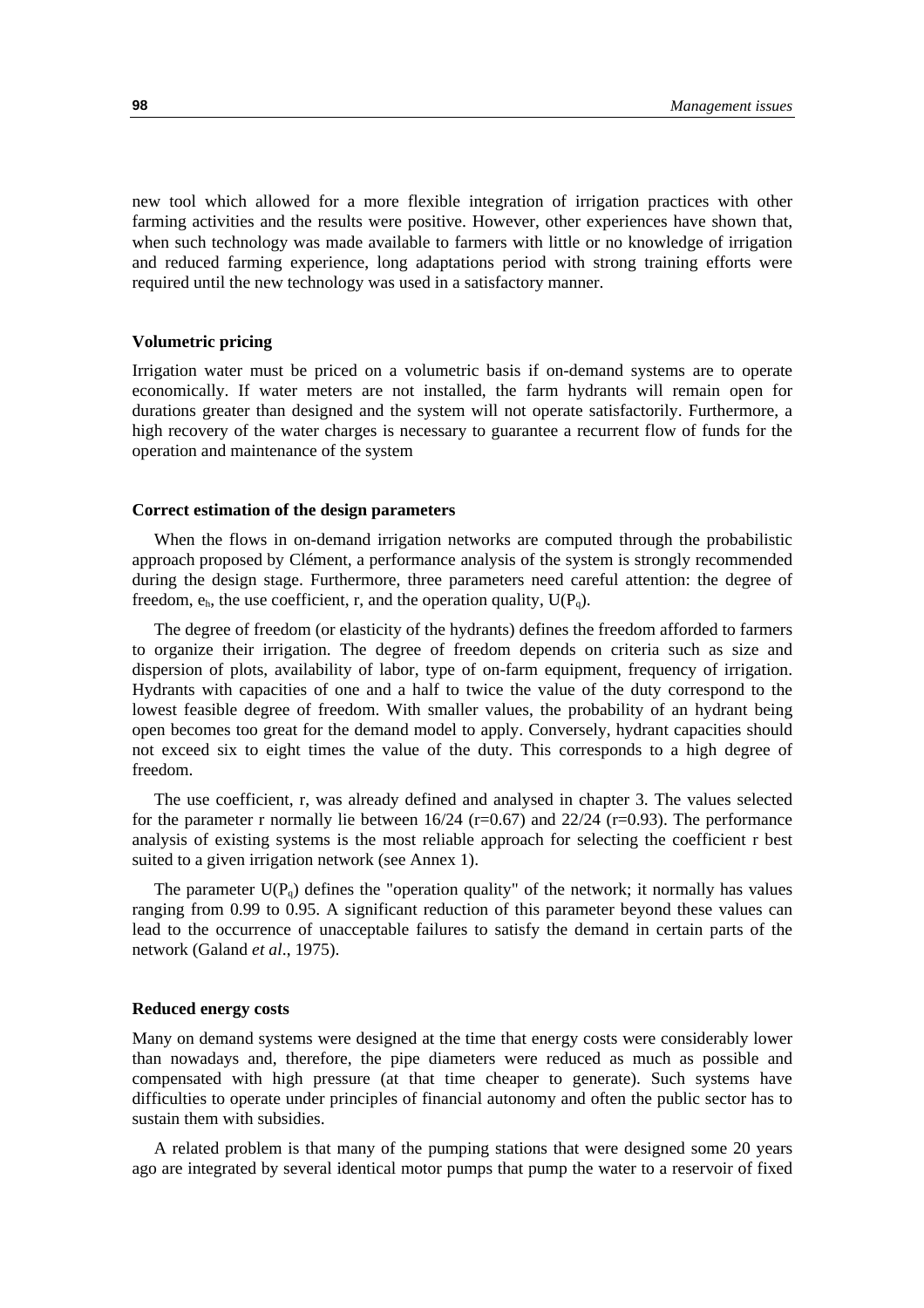height. The result of this configuration is the lack of adaptation of the pumping station (and related reservoir) to a variable piezometric demand that leads to wastage of energy.

The tendency at present is to reduce the pressure to values compatible with the need at the farm level and to optimize the pipe diameter accordingly. For this purpose the use of the tools included in the COPAM package may facilitate the task of adapting old networks to the new conditions.

#### **Qualified staff for the operation and maintenance of the system**

The daily operation of on-demand systems is relatively simple and can be mastered by well trained staff in relatively short time. However a deeper understanding of why the network is not functioning satisfactorily requires a good knowledge of some technical concepts that have a certain degree of complexity. A well qualified staff is required and that, in certain environments, may not be easy to obtain. The operation of and maintenance of the pumping stations with its related equipment also requires well qualified staff and a good system of preventive maintenance .

### **THE ON-DEMAND OPERATION DURING SCARCITY PERIODS**

The ever-increasing demand of water for irrigation, together with the growing difficulties and costs for developing new resources, make it necessary to carry out field surveys aiming at a better management of irrigation systems as well as to evaluate specific operation and management decisions. When there are difficulties in matching supply and demand during peak periods managers of irrigation projects can change the delivery schedules from on demand to restricted frequency demand by applying different types of rotations among sectors within an irrigation district.

Changes in delivery schedules, however, modify the farmers' behaviour in relation to the withdrawal of water. Often, the rotation among sectors induces all the farmers to irrigate simultaneously when their sector is in charge. In this way, the demand may exceed the upper limit of the discharge allowed in the network, causing an increasing of head losses and, consequently, a reduction in the available pressure at each farm hydrant. Under these circumstances, the on-farm distribution uniformity and application efficiency and, in turn, the global performance of the whole system, is reduced. It is important to evaluate the changes in delivery schedules, particularly concerning the modifications induced in the daily irrigation demands.

A very common cause inducing managers to modify the delivery schedule is the change of the cropping pattern with respect to the design hypothesis. In fact, when more water demanding crops are introduced in the system, the irrigation demand increases and supply is no longer sufficient to match demand. Under this circumstance, a restriction of deliveries is required. Usually, this consists of a rotation among the irrigation sectors of this district, closing the water supply, alternatively, to 50% of the sectors while maintaining free access to the water to the other 50%. This delivery schedule is called "restricted frequency demand", (Clemmens, 1987).

A survey and analysis were performed by Lamaddalena *et al*. (1996) on an Italian irrigation district. The conclusion was that, when a restricted frequency demand is imposed, the daily withdrawal exhibits abnormal behaviour of farmers in the use of water. On the contrary, this behaviour seems to be more regular during the periods when the operation of the district is ondemand.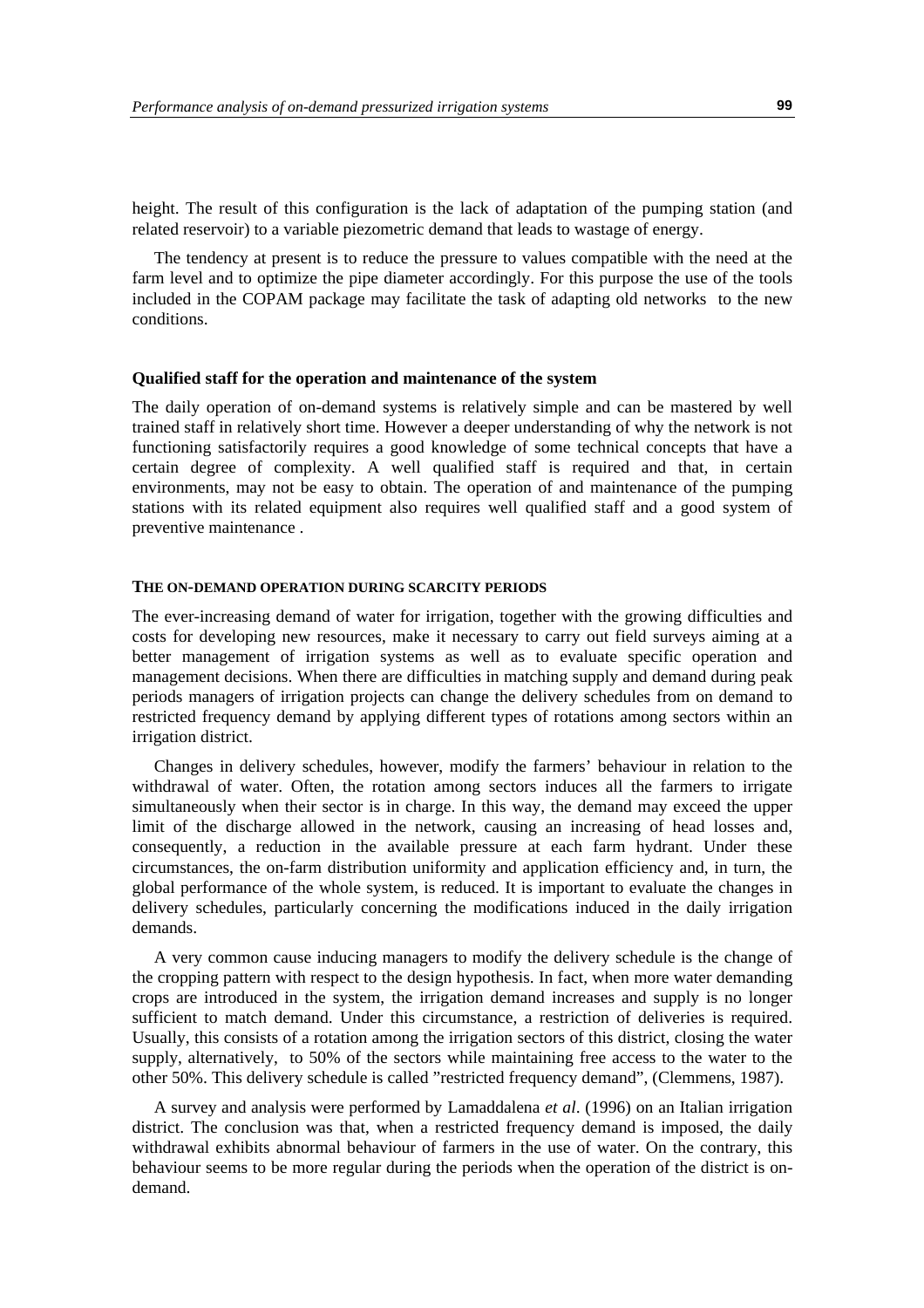In Figure 78, the demand hydrographs recorded at the upstream end of a typical network are reported. From these graphs, it is observed that during the on-demand operation farmers tend to irrigate when they need and according to their habit. On the contrary, when restricted frequency demand is applied, all farmers tend to irrigate simultaneously, during daytime and nighttime, by using the maximum discharge permitted by the network. This behaviour often leads farmers to over irrigate their fields because of uncertainty in water availability. Thus, operation under restricted demand does not necessarily induce water saving but rather an increase in water demand. To solve this problem, rather than maintaining the practice of changing delivery schedule, it is appropriate to develop new operation and management rules.



Shortages of the existing irrigation systems are satisfactorily, or at least acceptably, solved by inducing single farmers to modify the flow hydrographs, according to the global capacity of the irrigation system. This approach is expected to be better than the drastic 50% rotationalreduction between sectors.

In view of this, improving distribution and reducing water consumption by each farmer from the installation of new delivery equipment to avoid wastes or unuseful concentrated withdrawals without penalizing the on-demand operation is beneficial. In fact, these devices, opportunely programmed to limit the delivery volume and/or to limit withdrawals during the daily peak periods, may stimulate farmers to modify the flow hydrographs in such a way to be compatible with the system capacity.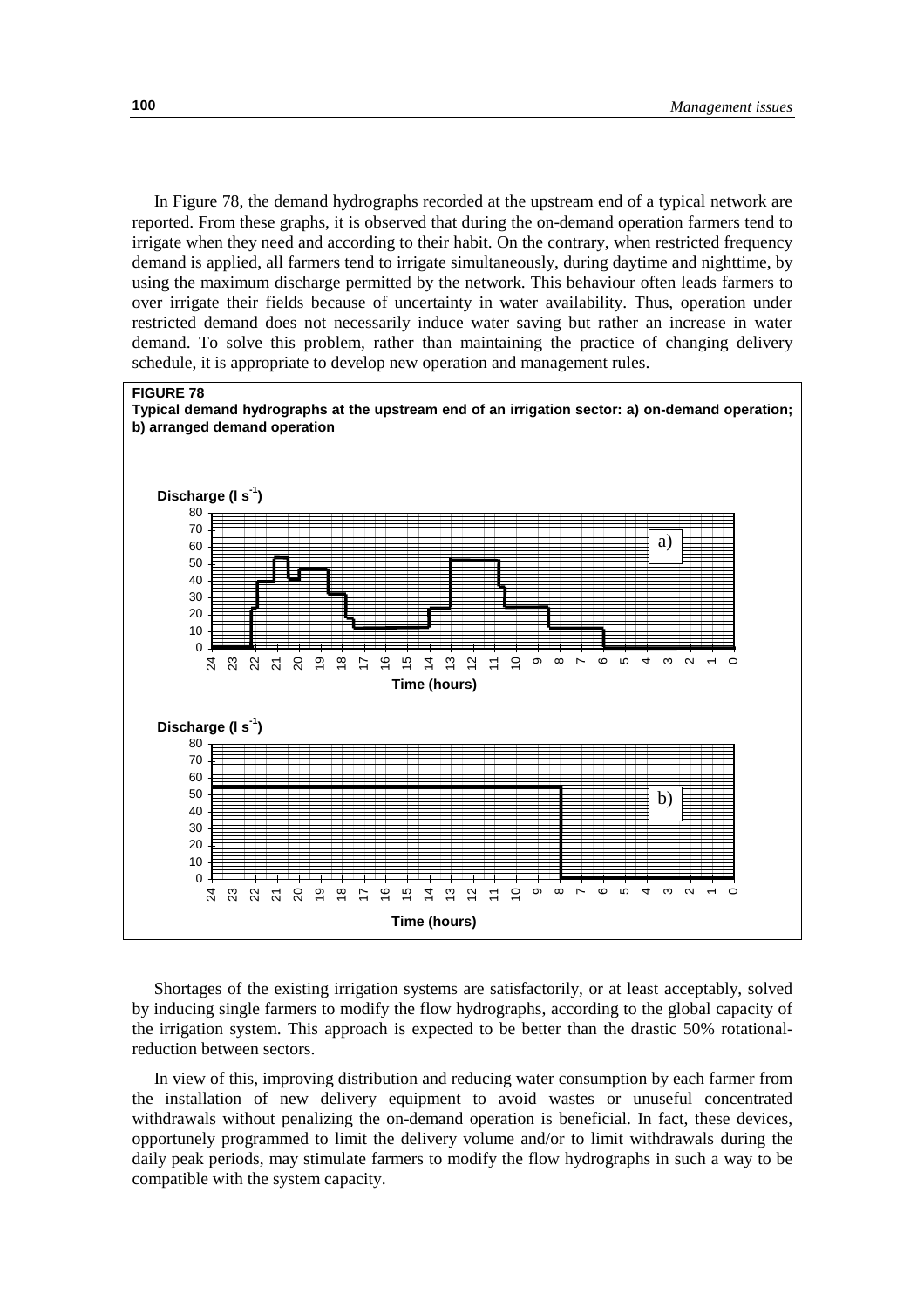Trials were made on some irrigation systems in Italy to check the reaction of farmers to such limitations. They responded very well and accept such shortage much more willingly than the drastic rotation among sectors. This approach is still under study for identifying exactly which hydrants need to be controlled. Also, the possibility of reducing the night-time and increasing the day-time tariffs is under consideration.

The extension service is vitally important for the success of introducing new technologies (Tollefson and Wahab, 1995). In fact, the extension service is responsible for simplifying research information and transfer it to farmers in an easy and understandable way. The extension service should also provide a feed-back mechanism to researchers on farmers' problems so that a two-way information exchange approach is maintained. Seminars between extension researchers, irrigation agencies industry representatives and farmers, together with cooperative research activities are needed for improving the two-way approach.

The extension service should carried out activities aimed at improving the use of the water resource through the simple and systematic dissemination of the information drawn from the best literature on irrigation, with special reference to more accurate estimates of crop water requirements by the collection of agro-meteorological data of the stations densely located on the territory. The agro-meteorological data should be archived in a data bank and disseminated by a responsible agency. For example, weekly bulletins may be prepared and adequately disseminated through the participation of associations, cooperatives, entrepreneurs and other technical offices.

A quality jump in the dissemination of information is possible through a dedicated INTERNET site supporting an interactive programme using the area of the farm, data on the crops to be irrigated, hydraulic characteristics of the on-farm system, the water volume to be supplied and, in the case of trickle irrigation systems, the irrigation time, on the basis of the agro-meteorological data taken from the station closest to the farm, may be obtained.

### **VOLUMETRIC WATER CHARGES**

The use of volumetric water charges in on–demand systems is indispensable. Otherwise, farmers would tend to leave open the hydrants for a period greater than needed and this will hamper the operation of the system and eventually generate salinity and waterlogging problems that will reduce the productivity of the land. In order to be able to measure the water that has been used every hydrant is equipped with a measuring device or water meter that registers the volume of water consumed. Volumetric charges are not only important in terms of the functioning of the system but is a socially fair method in the sense that the farmer pays for what he/she uses and represents an incentive for water conservation.

In most of the on demand irrigation systems every farm is equipped with one (or more) hydrant but when the farms are relatively small providing an hydrant for every farm becomes too expensive and several farms use the same hydrant. In such cases the volumetric reading correspond to a group of farmers and the volume consumed has to be distributed among them The easiest way is that every farmer reads its consumption and provide this information to the management of the system. Usually there are some differences between the sum of the individual readings and the total reading for the period considered and the management distributes the difference among the group of farmers using some agreed criteria of proportionality (area or water consumed). In the rare cases that the group of farmers do not agree to provide their individual reading the management has no other practical option that to distribute the whole consumption according to some criteria (estimated consumption of the crops planted, area, or other).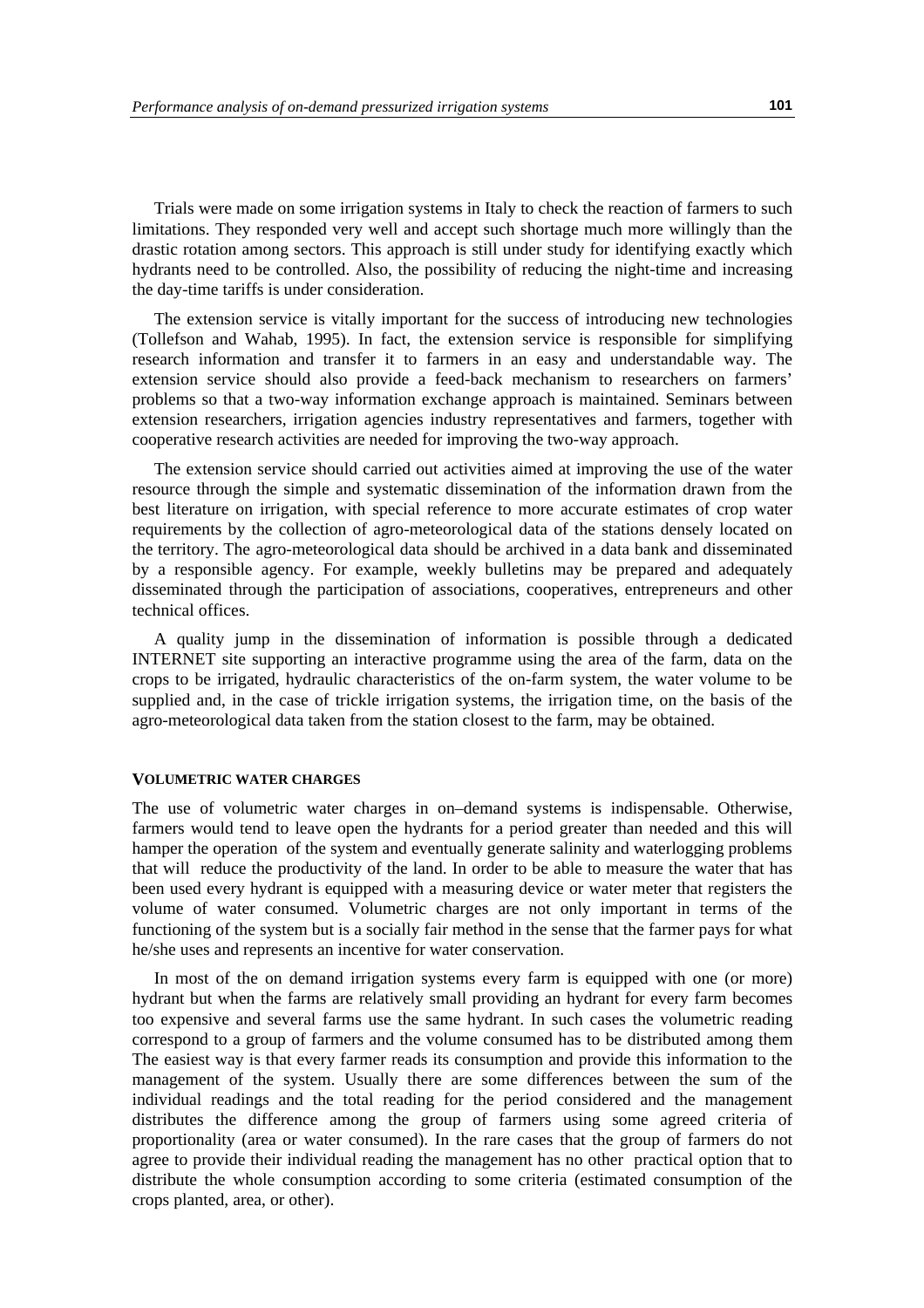Another way to solve the problem of sharing volumes among the farmers using the same hydrant is to use new delivery equipment where withdrawals are controlled by electronic card. A more detailed description of these devices is reported hereafter.

### **WATER METERS**

Every hydrant is normally equipped with a water meter and other accessories (the pressure regulating valve, the flow limiting device and the cut-off valve). There are many types of water meters but those more commonly used in irrigation networks are of the propeller type where the turbine rotates at the a speed that is proportional to the flow velocity (Figure 79). The reader is normally of the cumulative type<sup>1</sup> so that the volume of water used in a given period is the result of the difference between the two readings (end and beginning of period). One possible problem of such system is that the farmer may realize at the end of the period that he/she has used more water than actually needed. To avoid overlooking the actual consumption he/she should annotated how much water is being used in every irrigation to avoid surprises at the end, however this is not a common practice.

The accuracy of the mechanical water meters is limited (normally with reading errors around 2 %) and the accuracy decreases with the time as the moving parts are subject to wear. For this reason water meters require frequent maintenance to keep their accuracy.

#### **TYPES OF VOLUMETRIC CHARGES**

The most common method of volumetric charging is to apply a unit value to the cubic meter of water provided such as  $\text{USS } 0.10/m^3$ . Such value is normally calculated by dividing all the operation, maintenance and administration costs by the total number of cubic meters provided by the system. Obviously this value changes from year to year as both components of it can change considerably. Sometimes the unit value also includes an additional component which main purpose may be the creation of a reserve fund for rehabilitation or other purposes.

It is also frequent to apply *volumetric charges by blocks* in order to keep consumption within reasonable limits. When such method is applied the consumption which is considered normal is cost at a fair price, for instance for the first 5000  $\text{m}^3$  ha<sup>-1</sup>, US\$ 0.10/m<sup>3</sup> for consumption between 5000 and 7000  $m^3$  ha<sup>-1</sup> the price may increase to US\$ 0.13/ $m^3$  and for any consumption beyond 7000 m<sup>3</sup>ha<sup>-1</sup> the price may jump exponentially for instance: US\$  $0.25/m^3$ , to reduce the chance that farmers may use water beyond this threshold. However the application of such method requires a detailed analysis of the crops prevailing in the system as some crops may need more water than others and the farmer should not be penalized for it. Applying the volumetric block pricing indiscriminately may lead to changes in the cropping pattern which may, or may not, be desirable.

<sup>&</sup>lt;sup>1</sup> Some water meters give the instantaneous flow as well.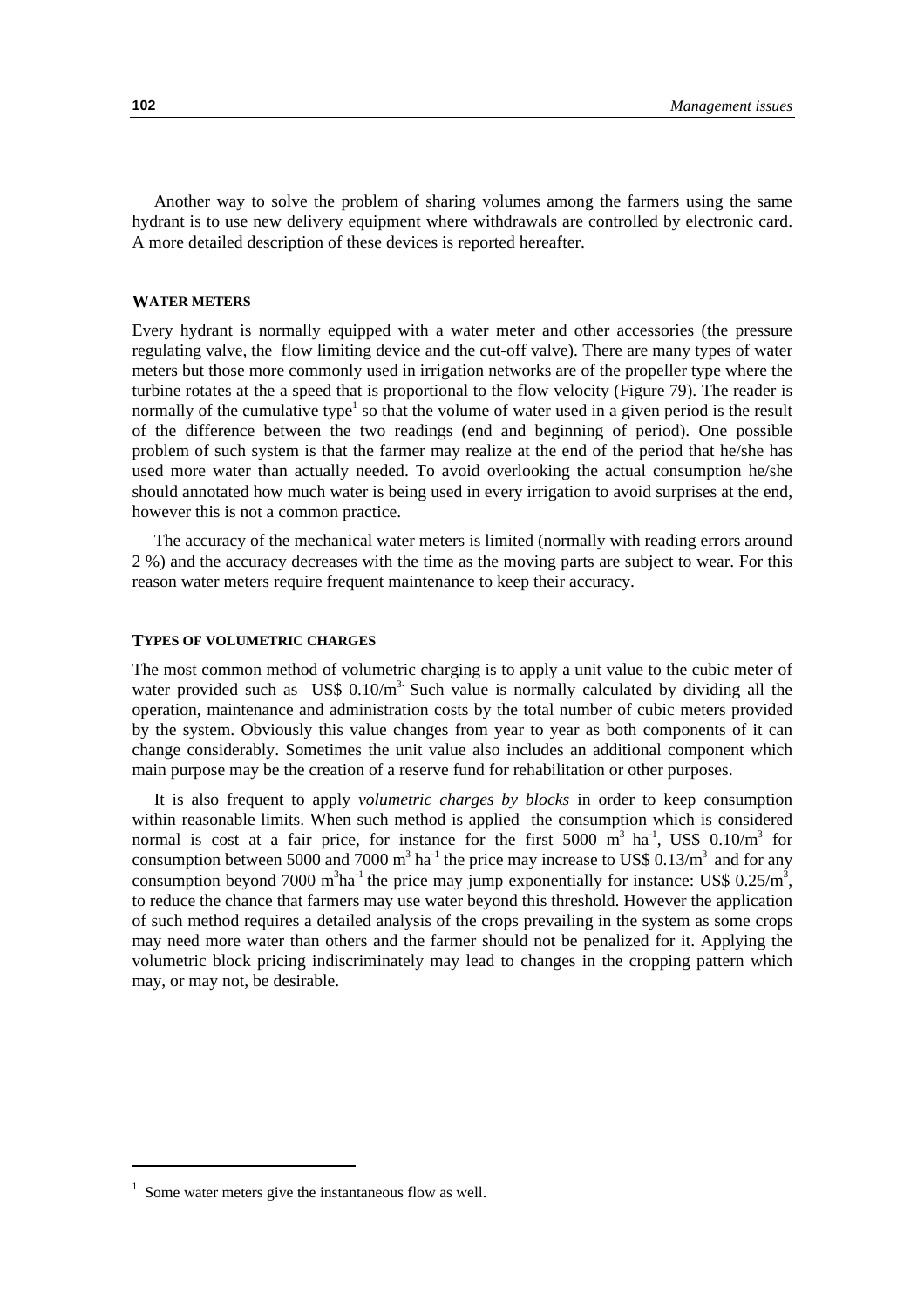# **RECOVERY OF INVESTMENTS THROUGH THE VOLUMETRIC CHARGE**

Countries practices different policies for the recovery of investments made in he irrigation systems. Such policies vary from of total subsidy to those that try to recover all the costs. Assuming that a country desires to recover at least a part of the investments the question arising is whether such costs should be included or not in the volumetric unit value applied. From a theoretical point of view the answer is it should not be included because that would lead to the inconsistency that those farmers planting crops with high water requirements will end paying more for the investments than those planting crops with low requirements. In the extreme a farmer that would not use any water a given year he/she would contribute nothing to the recovery of investment. Nevertheless, there are some few cases where for reasons of simplicity the recovery of investments is included as one more component of the volumetric unit value applied.

A more rational approach



would be to recover the investments though a charge that is applied on per hectare basis while the variable costs (operation, maintenance and administration) are recovered through unit value applied for the cubic metre of water.

#### **THE OPERATION, MAINTENANCE AND ADMINISTRATION COSTS**

In a traditional surface irrigation system most of the operation and maintenance costs are constituted by the staff costs. In fact in open canal systems a large number of staff must dedicate their time to the opening and closing gates either to regulate the flows or to distribute the water to the farms. In an on-demand system such expenditures are very much reduced and the staff concerned with the actual operation of the system is limited to the pump stations operators and some supervisory staff at the central level.

Another advantage of on demand systems with respect to the traditional surface irrigation systems is that practically eliminates the conflicts between the staff responsible for distributing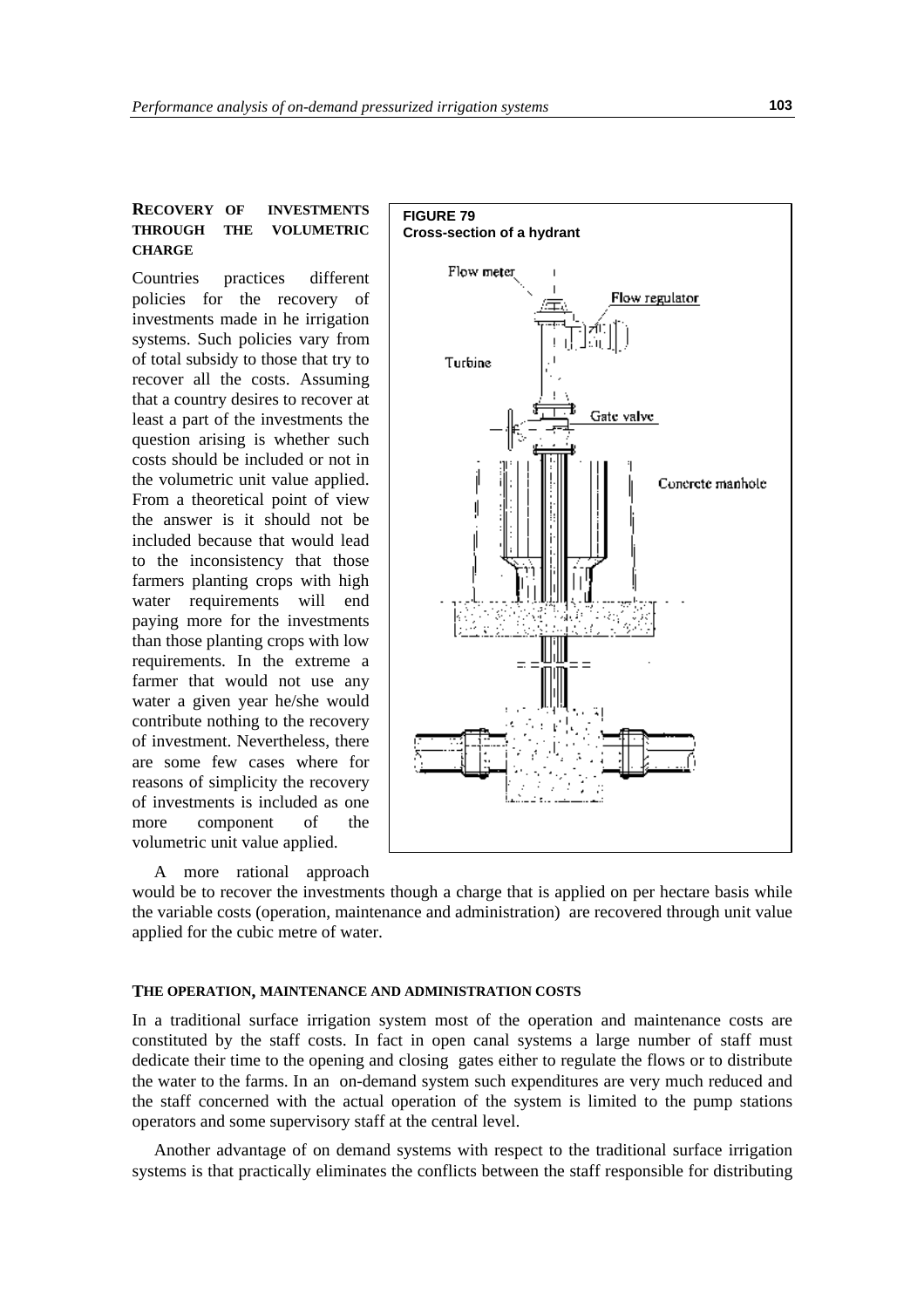the water and the farmers that should receive the water, as is the farmer the person that open and closes the hydrant.

On the other hand the largest expenditure of on-demand systems is represented by the energy bill as the whole irrigation pipe network must be under pressure. Few on-demand systems have the fortune of having available the necessary pressure under natural conditions. One such case is The South Conveyor System of Cyprus, which is designed for on-demand operation, and is connected to the dam outlet where the topographic elevation permit generates enough pressure to keep the network working under the necessary conditions. In the rest of the cases the energy bill remains the most important component reaching values that represent 55- 70% of the total O&M costs. Therefore if savings can be made in the energy required without sacrificing the quality of the operation the net savings for the farmer can be important. In this sense the analysis of the performance described in Chapter 5 can be useful to diagnose how well designed the system is and in particular the effectiveness of the pumping station.

In general the water charges due to O&M are somewhat higher than in open canals systems but the quality of the water service is clearly superior. The fact that the farmer can apply the water when the crops needs it has a positive impact in the yields which clearly offset the greater water charges.

In any case, the impact of the water charges in the total production costs of a given crop are in general small (particularly if recovery of investments is not included) and often they are less than 5 % and rarely exceed 10 %.

#### **THE MAINTENANCE OF THE PUMPING STATIONS AND RELATED DEVICES**

The ordinary maintenance of the pumping station concerns the equipment and all civil engineering works in the plant. Some general rules to ensure an adequate maintenance are listed hereby.

### **Flow and pressure meters:**

- Checking, at least once per day, the transmitter efficiency, to be sure that the quantity recorded by the recorder coincides with that measured by the instruments;
- Checking, at least once every three months, the calibration of equipment and execute adjustment if required;

#### **Pumps:**

- Regulation of the electric pump operation in relation to water discharge
- Inspection, at least once per day, of electric pumps to ascertain any misfunctioning (either clogging or blocking of the impeller, jamming of flap valve, leak in the delivery pipe, defective float switches, etc…)
- Checking, at least once per day, the regular position of floats or sensors as well as their proper operation to start and stop the electric pump itself;
- Checking, at least once per month, the degree of wear of the electric pump mechanical equipment and fittings
- Periodical cleaning has to be provided to ensure the proper operation of all lifting stations, including stand-by pumps.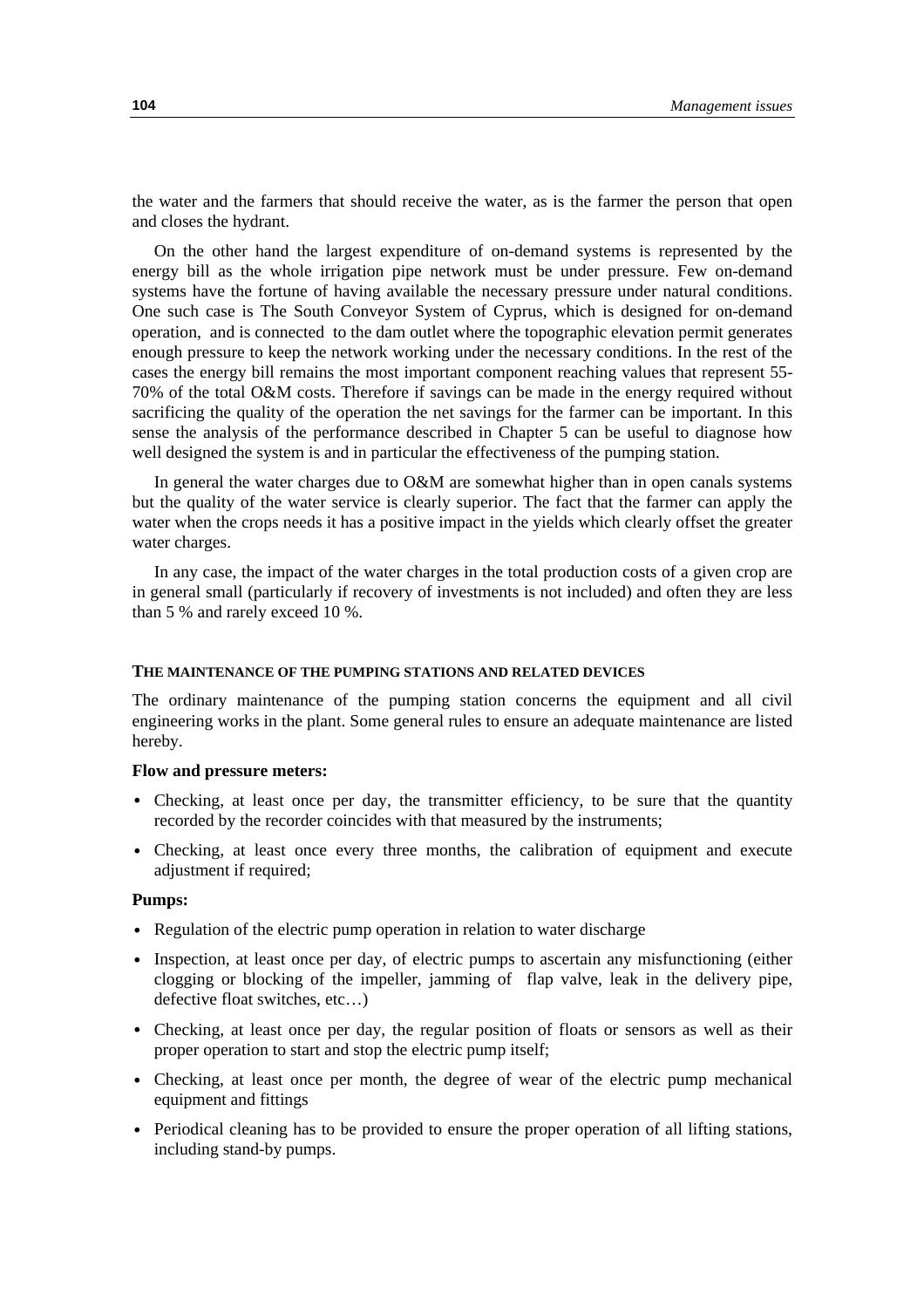#### **Compressors:**

- Inspecting, at least once per day, the electric compressors and the pipeline of pneumatic circuits to be sure that there are no air leaks;
- Checking, at least once per month, the perfect efficiency of electric and pneumatic circuits and of their organs with special reference to the pressure gage.
- Checking, at least once per month, the degree of wear of the electric compressor mechanical organs;
- Checking and cleaning, at least once per month, the suction filter.

#### **Switchboards:**

- Inspecting, at least once per month, the switchboards and execute repairing if required.
- If the inverter is installed, the switchboard has to be placed in a room with air conditioning system in order to avoid damages to it, due to air temperature.

#### **Ancillary works:**

- Annual painting of metal structures;
- Two-yearly painting of all building works;
- Periodical manoeuvres of existing gates and valves in the system to ensure their proper operation.

#### **THE MAINTENANCE OF THE IRRIGATION NETWORK**

In general the maintenance of the irrigation network does not require major maintenance works if the construction was done according to specifications and suitable materials were selected. Nevertheless possible problems arising from certain characteristics of the water quality (abrasion, high calcium carbonate, etc..) may need particular attention.

The most common problem of the pipe networks is the appearance of leaks mostly due weathering of the joints or misplacement of them. Accidental breakage of pipes sometimes happens due to the use of earth movement equipment in construction sites near the pipes.

The most critical point in the whole network is the hydrant and all the accessories included there. Hydrants must be reliable and robust to avoid the possible manipulations of farmers which may alter their characteristics.

The most common problem is their partial or total breakage due to wrong operations with tractors or other agricultural machinery. To avoid such problems is a good practice to protect them with some concrete structures placed around them.

### **TOWARDS THE USE OF TRICKLE IRRIGATION AT THE FARM LEVEL IN ON-DEMAND IRRIGATION SYSTEMS**

Many on-demand irrigation systems originally designed for sprinkler irrigation are gradually being replaced by trickle irrigation methods. The implications for on-demand systems are several: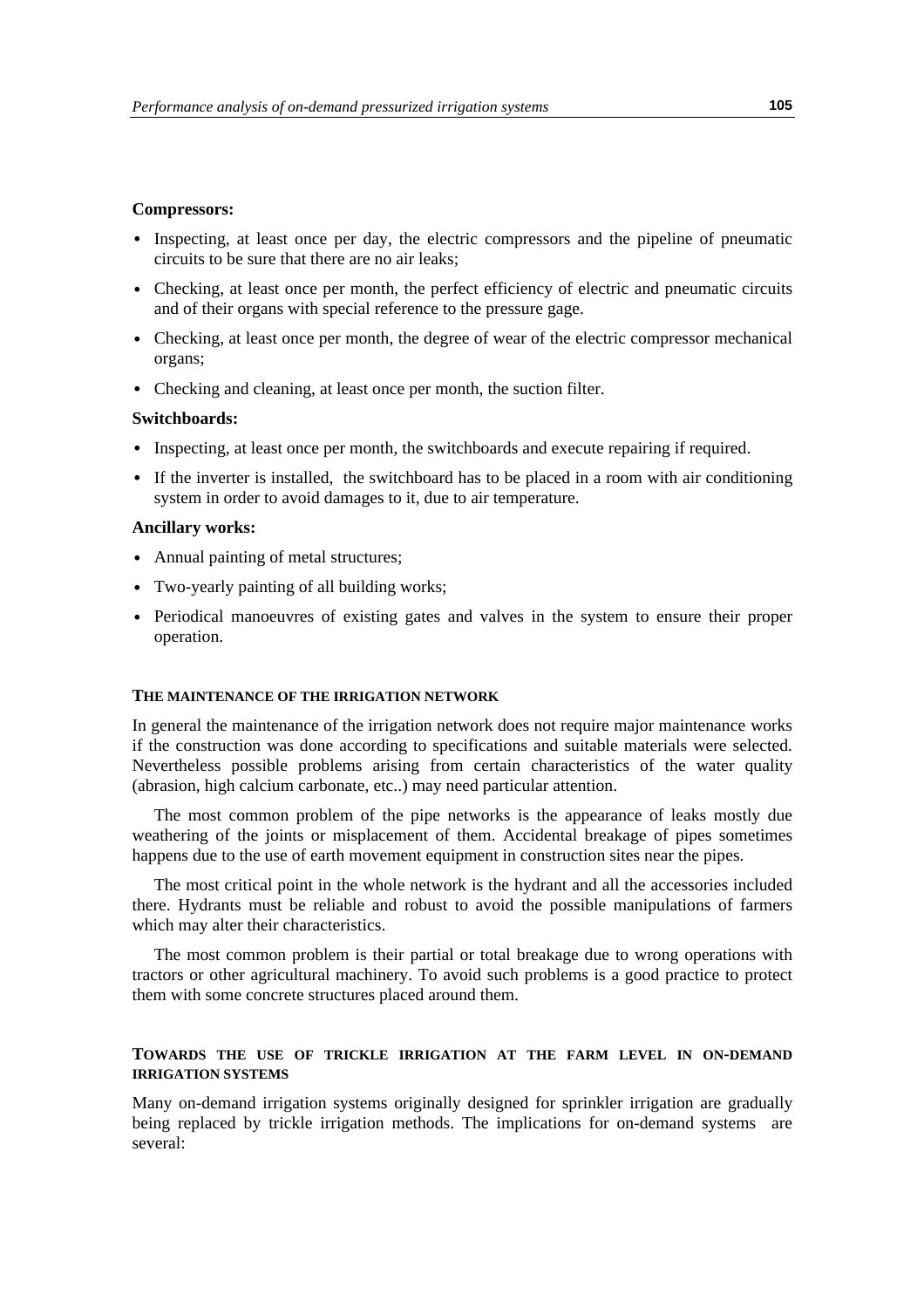- the pressure head required is considerably lower than for sprinkler methods. It leads to improve the hydraulic performance of the system when pressure deficits occur at the hydrant level for on-farm sprinkler methods;
- trickle methods require daily operation and this has some implications in the design parameters of the system (see the analysis in Annex 1);
- the daily required discharge is generally lower than for sprinkler methods. It leads to lower head losses in the system and, consequently, higher pressure heads at the hydrant level.

This progressive change in many on-demand systems has positive implications for the operation of the system and the analysis of such situations can be facilitated by the COPAM package.

#### **NEW TRENDS AND TECHNOLOGIES OF DELIVERY EQUIPMENT**

The ever-increasing water demand for irrigation, together with the growing difficulties and costs of developing new resources, make it necessary to assist managers of irrigation systems for a better use of water. In this perspective, the new technologies may play an important role in improving both sound water use and management activities. In particular, new delivery devices have been developed in the last years (Antonello *et al*., 1996; Megli, 1998) based on microprocessor systems that allow to regulate water withdrawals. They can be programmed with a number of functions, are mechanically resistant, reliable and not expensive.

These delivery devices are installed in the field and can be activated by an electronic card used by the farmer.

The unit located in the field is composed of a microprocessor, a hydraulic group consisting of a water meter with pulse emitter and a hydrovalve, an impulsive electric valve, a ring flow limiter, a delivery connection pipe, a stainless-steel box (see Figure 80). It is supplied with a lithium battery having 10-15 year lifetime under normal operating conditions.

The electronic card is composed by a plastic box in which a microprocessor, a real time clock, an alphanumeric display and two selection buttons are located.

Each electronic card is programmed (by the manager, through a user-friendly software package) in the management office at the beginning of the irrigation season. The seasonal available water volume may be pre-loaded on each card, as well as the maximum daily volume to be withdrawn and/or the maximum daily operating time.

The card may be removed during irrigation after the opening signal is transmitted. The closure will be done automatically in case of using the maximum daily volume or in case of exceeding the maximum operating time. In this way, nobody can steal or remove the card during its operation.

When farmers tend to withdraw too much water during the peak hours, the operating daily time interval may be pre-fixed, as well as the turn at the hydrant level. It will lead farmers to modify the flow hydrographs in such a way to be compatible with the system capacity.

After each irrigation, the residual volume appears on the display of the card. In this way the farmer may realize immediately if he/she is using more water than that actually needed by the crops.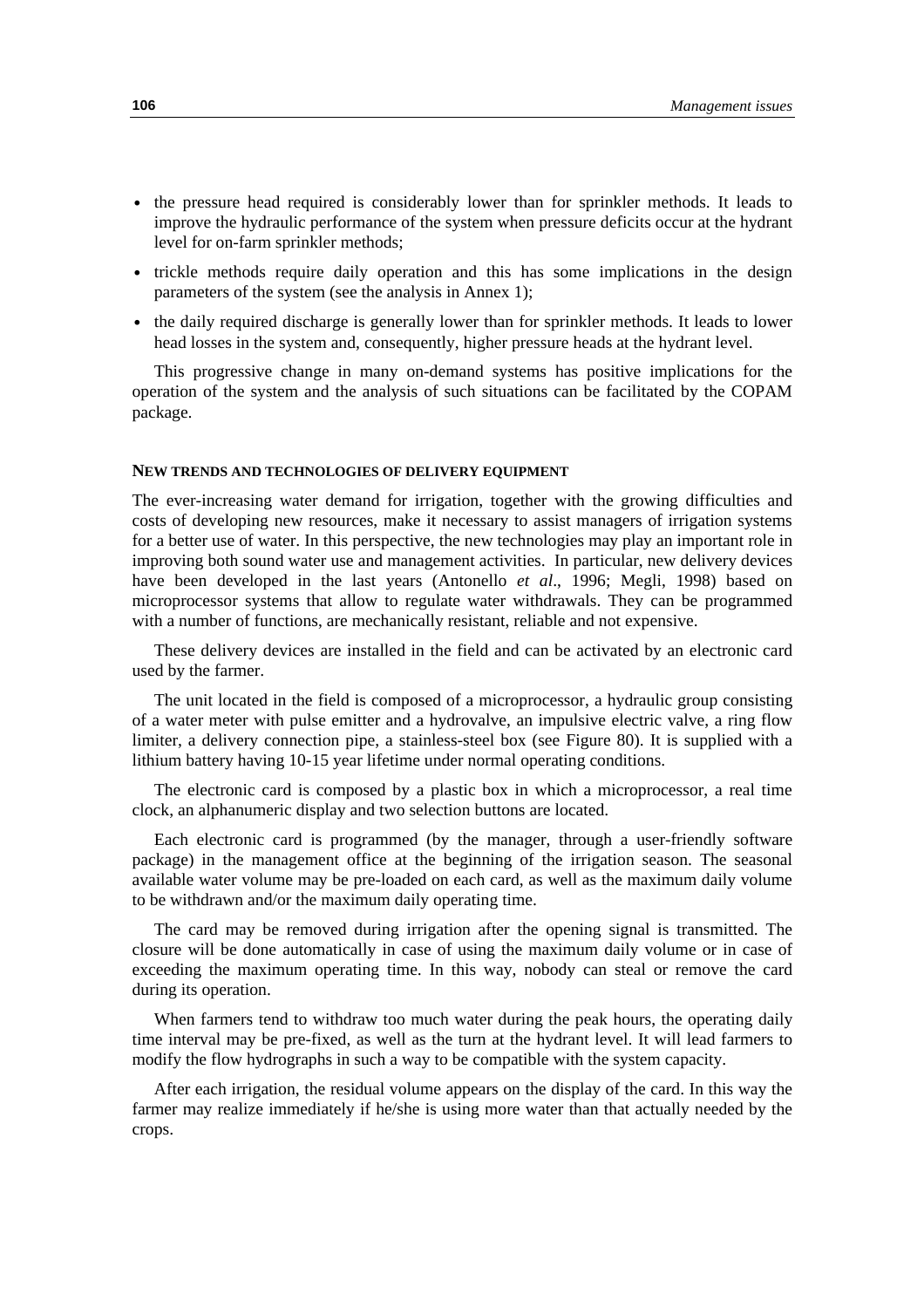The opening and closing time of the delivery device may be recorded on the card. It allows to define different tariff rules, for example, by reducing the nighttime water price with respect to the day-time one. This solution may lead to a better distribution of deliveries during the day by avoiding excessive withdrawals during the daily peak hours.

Each electronic card is coded and, therefore, several farmers can take water from the same group by using different cards with different codes. In this case, no problems of water sharing among farmers will occur.

Finally, when such technology is used, the management activity is strongly simplified. In fact, farmers have an interest to address to the managing agency (not the opposite, as it happens when classical hydrants are used) for declaring and showing on the



card, the volume of water effectively used. Should they not address to the agency, they will be charged for the total volume pre-loaded on the card at the beginning of the irrigation season, even if they used less. Once the farmers exhaust the pre-loaded volume and need an additional one, they have to address again to the managing agency for requesting it. The manager can take the decision to supply the requested volume, if available, and he may also decide to charge a different price for it.

These devices are successful installed and used in some Southern Italy Irrigation schemes (Altieri *et al*., 1999).

These types of delivery devices may greatly contribute to solve the problem of continuous and systematic interfacing between Irrigation Authorities and farmers. Managers of irrigation systems may also benefit, especially under conditions of limited water availability. Furthermore, a large number of reliable data may be available through these devices and they may be used both by managers and researchers for improving their knowledge on irrigation systems behaviour.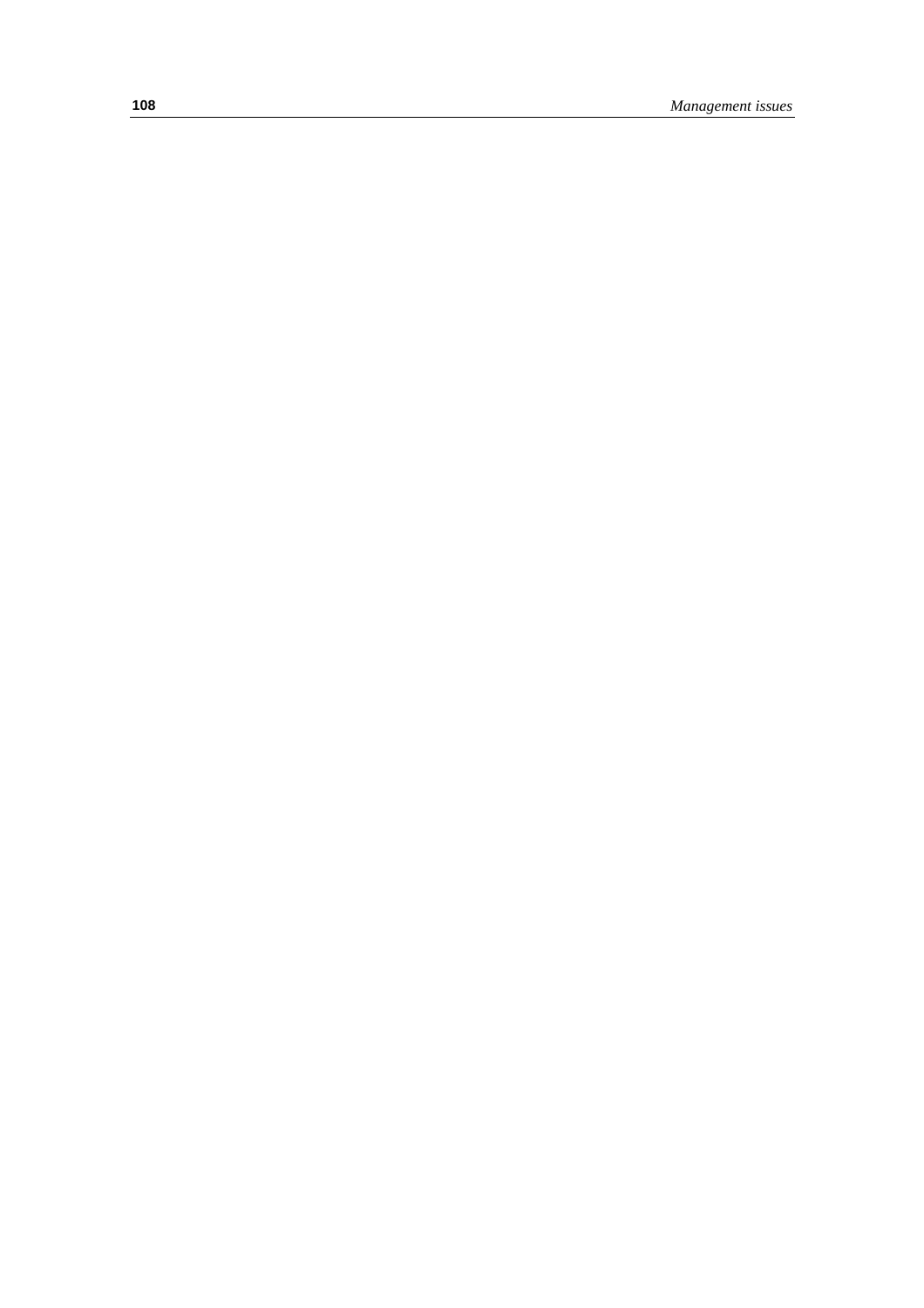# **Bibliography**

- Abdellaoui R. 1986. *Irrigation System Design Capacity for On Demand Operation.* Ph.D. Dissertation, Utah State University, Logan, USA.
- Abdelwahab C. 1992. *Analyse de fonctionnement d'un reseau collectif sous pression d'irrigation a la demande: Cas d'un réseau du périmètre Sinistra Ofant.,* M.S. Thesis, CIHEAM, Bari Institute, Bari, Italy.
- Ait Kadi M. 1986. *Optimization of Irrigation Pipe Network Layout and Design*. Ph.D. Dissertation, Utah State University, Logan, USA.
- Ait Kadi M., Abdellaoui R., Oulhaj A. and Essafi B. 1990. *Design of Large-scale Collective Sprinkler Irrigation Projects for On Demand Operation: A Holistic Approach.* Vol 1d. XIV Congress of ICID, Rio de Janeiro, Brazil. pp. 59-78.
- Allen R.G., Jensen M.E.,Wright J.L. and Burman R.D. 1989. Operational estimates of reference evapotranspiration. *Agronomy Journal* **81**(4): 650-662.
- Allen R.G., Smith M., Perrier A. and Pereira L.S. 1994a. An update for definition of reference evapotranspiration. *ICID Bulletin* **43**(2): 1-34.
- Allen R.G., Smith M., Pereira L.S. and Perrier A. 1994b. An update for definition of reference evapotranspiration. *ICID Bulletin* **43**(2): 35-92.
- Alperovits E. and Shamir U. 1977. Design of optimal water distribution systems*. Water Resource Research* **13**(6): 885-900.
- Altieri S. 1995. Sinistra Ofanto irrigation scheme: management and maintenance problems. *Bonifica.* L.S. Pereira (ed.). No. 1-2: 40-47.
- Altieri S., Martire G. and Nardella L. 1999. Completamento funzionale del distretto 10 nel comprensorio Sinistra Ofanto. *Bonifica* No. 1: 51-56.
- Ben Abdellah D. 1995. *Extension de la programmation linéaire à l'optimisation des réseaux d'irrigation sous pression fonctionnant à la demande dans le cas de plusieurs régimes de débit*. M.S. Thesis, CIHEAM, Bari Institute, Bari, Italy.
- Benami A. and Ofen A. 1984. *Irrigation Engineering Sprinkler, Trickle, Surface Irrigation Principles, Design and Agricultural Practices*. IESP, Haifa, Israel.
- Bethery J. 1990. Réseaux collectifs d'irrigation ramifiés sous pression. Calcul et fonctionnement, *CEMAGREF Etudes* No. 6.
- Bethery J., Meunier M. and Puech C. 1981. *Analyse des défaillances et étude du renforcement des réseaux d'irrigation par aspersion.* Onzième Congres de la CIID, question 36, pp. 297-324.
- Bianchi C. 1995. Controlling water in irrigation networks. *Water Management Europe* **4**(2): 65-73.
- Borland. 1990*. TURBO PASCAL Version 6.0, User's Guide*. Borland International Inc., Scotts Valley, California, USA.
- Borland. 1990. *TURBO PASCAL Version 6.0, Reference Guide.* Borland International Inc., Scotts Valley, California, USA.
- Bouchart F. and Goulter I. 1991. Reliability improvements in design of water distribution networks recognizing valve location. *Water Resource Research* **27**(12): 3029-3040.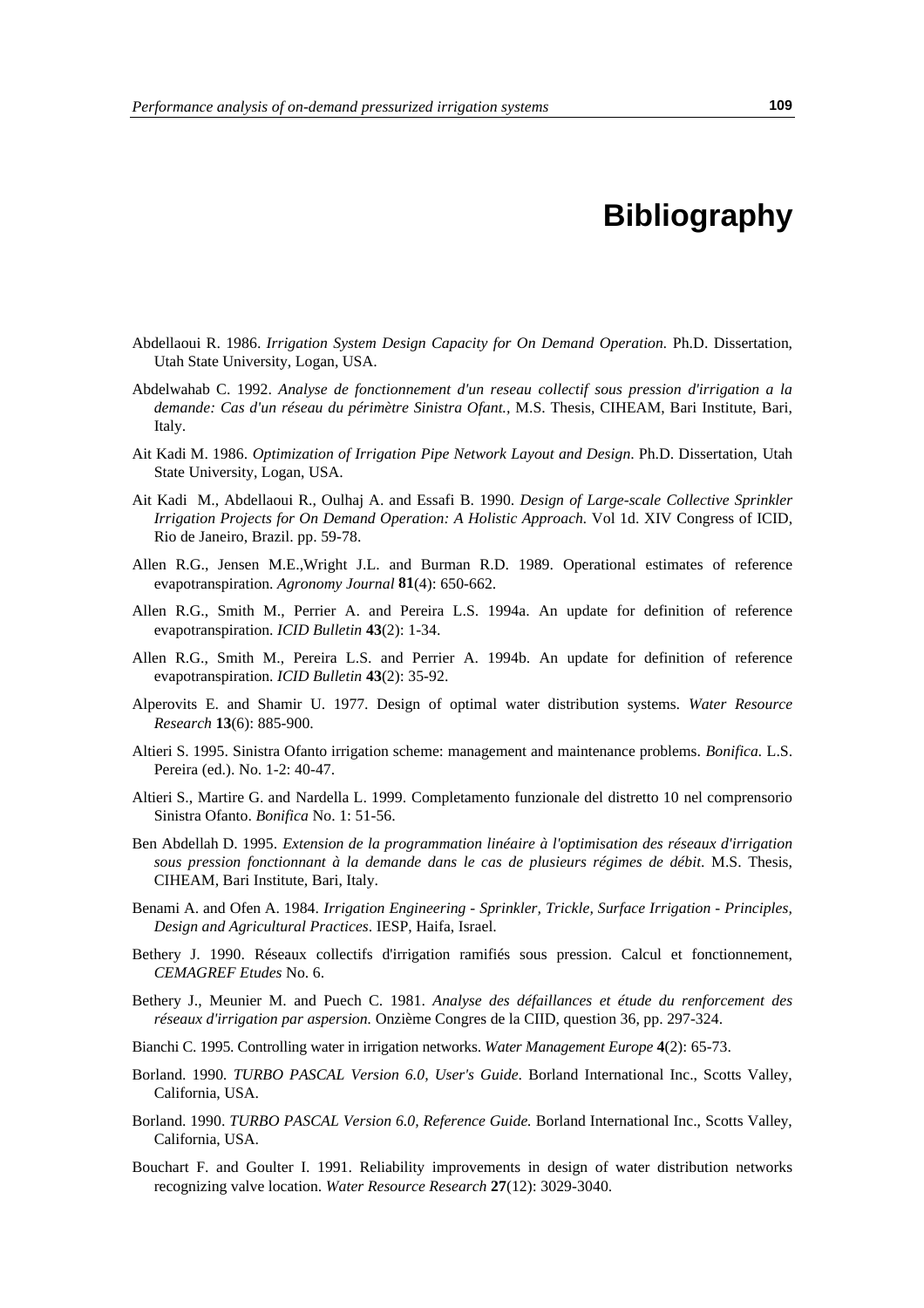Bourla F.R. 1966. Evaluation des débits dans les réseaux d'irrigation. *La Houille Blanche* **5**: 543-552.

- Bouslimi M.A. 1997. *Examen des conditions de mise en oeuvre d'une conversion de la régulation d'une station de pompage par réservoir surélevé à la vitesse variable pour le gain d'énergie*, M.S. Thesis, CIHEAM, Bari Institute, Bari, Italy.
- Box G.E.P. and Jenkins G.M. 1976. *Time Series Analysis Forecasting and Control*. Revised edition. Enders Robinson Editor, Oakland, California, USA.
- Caliandro A. 1995. Agronomic and agro-economic aspects of on-farm irrigation technologies Synthesis of the communications. In: *46th International Executive Council, ICID/FAO*, Session 1 on "The role of advanced technologies in irrigation and drainage systems in making effective use of scarce water resources, 12-13 September 1995, FAO, Rome.
- Caliandro A., Catalano M., Rubino P. and Boari F. 1990. Research on the suitability of some empirical methods for estimating the reference evapotranspiration in Southern Italy*.* In: *Proceedings of the First Congress of the European Society of Agronomy*. A. Scaife (ed.). Paris. **2**: 65-68.
- Castorani A. and Piccinni A. F. 1991. Pipe network verification by the virtual piezometric height method. *Proceedings of the XXIV IAHR Congress*, Madrid, D, 125-132.
- Cavazza L. and Ravelli F. 1979. Curve di risposta all'irrigazione per le colture erbacee di maggiore interesse. *Agricoltura ricerca* **6**: 27-40 .
- Consorzio di Bonifica per la Capitanata (CBC). 1984. *Cinquant'anni di bonifica nel Tavoliere*. Ed. Bastogi, Foggia, Italy.
- CEMAGREF. 1983. Calcul des réseaux ramifiés sous pression, Etude n. 506, Groupement d'Aix-en-Provence, France.
- CEMAGREF. 1990. Logiciel XERXES-RENFORS, Optimisation économique des réseaux ramifiés sous pression, Groupement d'Aix-en-Provence, France.
- Ciollaro G., Lamaddalena N. and Altieri S. 1992. Indagini preliminari sui consumi idrici in un comprensorio irriguo. In: *Giornate di Studio sul Tema: La misura nella Gestione delle Infrastrutture Idrauliche*. Caserta (NA), 17-18 February, Ed. CUEN, Naples, Italy. pp. 151-169.
- Ciollaro G., Lamaddalena N. and Altieri S. 1993. Analisi comparativa fra consumi idrici stimati e misurati in un distretto irriguo dell'Itala meridionale. *AIGR- Rivista di Ingegneria Agraria* **4**: 234-243.
- Clément R. 1966. Calcul des débits dans les réseaux d'irrigation fonctionnant à la demande. *La Houille Blanche* **5**: 553-575.
- Clément R. and Galand A. 1979*. Irrigation par aspersion et réseaux collectifs de distribution sous pression*. Eyrolles Editeur, Paris. 182 p.
- Clemmens, A.J. 1987. Delivery system schedules and required capacities. In: *Planning, Operation, Rehabilitation and Automation of Irrigation Water Delivery Systems*. D.D. Zimbelman (ed.). ASCE, New York. pp. 18-34.
- CTGREF Division Irrigation. 1974. *Lois de probabilité des débits de pointe d'un réseau d'irrigation collectif par aspersion. Loi de Clément. Vérification à partir d'enregistrements*. Note Technique 2.
- CTGREF Division Irrigation. 1977. *Ajustement expérimental de la formule de Clément pour un réseau collectif d'irrigation par aspersion.* Note Technique 4.
- CTGREF Division Irrigation. 1979. *Programme ICARE Calcul des caractéristiques indicées*. Note Technique 6.
- Di Santo A. and Petrillo A. 1980a. I modelli matematici per il calcolo delle reti irrigue confronto fra i vari metod*.* In: *Proceeding of Giornate di cooperazione italo-ungherese su scienza e tecnica*, 2-3 December. Bari, Italy. pp. 1-17.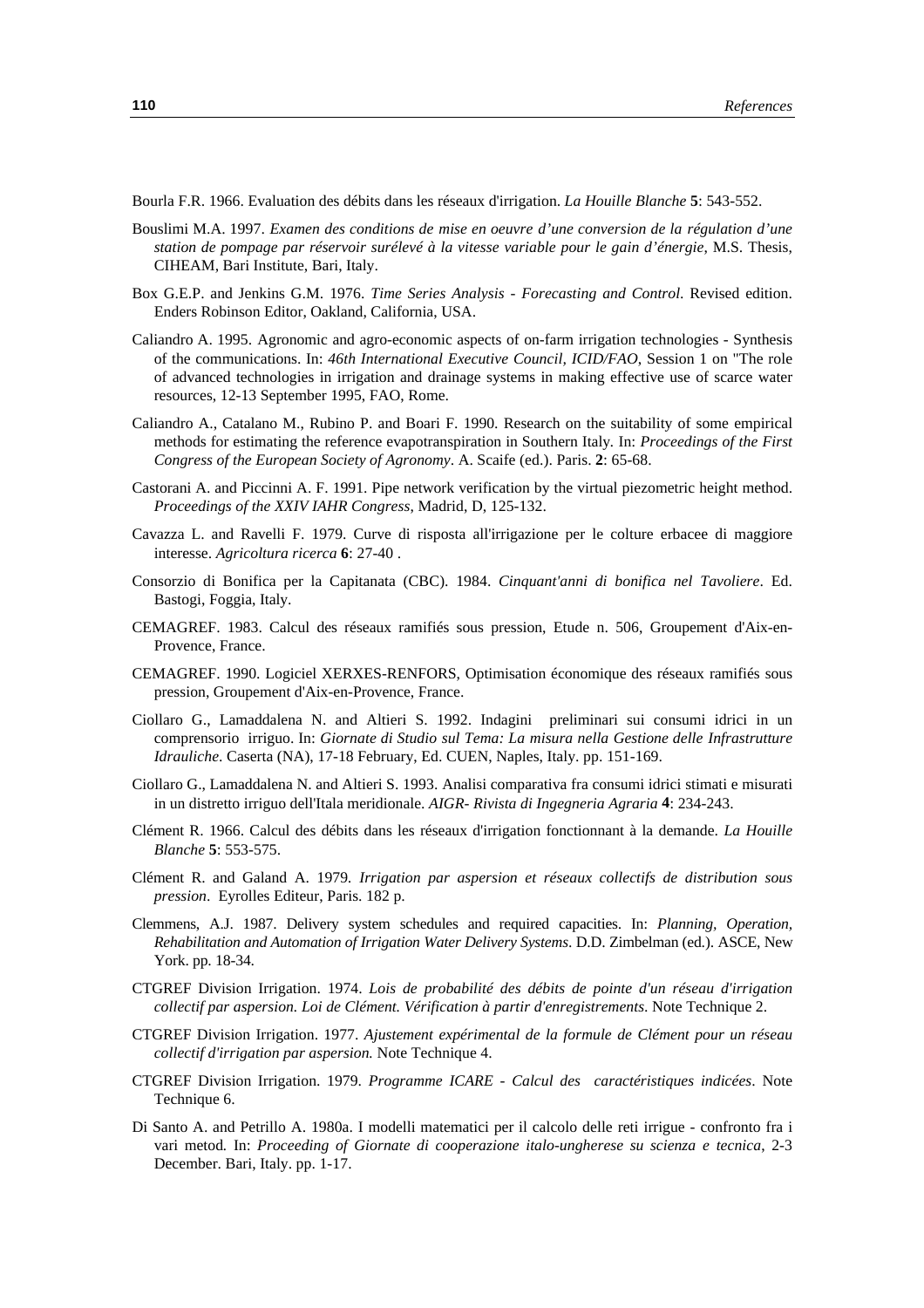- Di Santo A. and Petrillo A. 1980b. Un modello matematico per il calcolo delle reti irrigue. In*: Atti e Relazioni dell'Accademia Pugliese delle Scienze* **XXXVIII**.
- D'Urso G., Menenti M. and Santini A. 1995. Remote sensing and simulation modelling for on-demand irrigation systems management. In: *46th International Executive Council, ICID/FAO*, Workshop on "Irrigation scheduling: from theory to practice", n. 16, 12-13 September. FAO-Rome.
- El Alloumi K. 1993. *Application de la méthode d'optimization des diamètres en cas de plusieurs régimes de débits au dimensionnement*. M.S. Thesis, CIHEAM, Bari Institute, Bair, Italy.
- El Hajjaji M. 1992. *Indicateurs de performance et de conception des systèmes d'irrigation. Application aux systèmes de Pouilles*. M.S. Thesis, CIHEAM, Bari Institute, Bari, Italy.
- El Kellouti M. 1991. *Analyse de certains indicateurs de performance des systèmes d'irrigation de la région de Pouilles.* M.S. Thesis, CIHEAM, Bari Institute, Bari, Italy.
- El Madani M. 1991. *Optimization des réseaux ramifies de distribution d'eau sous pression dans le cas de plusieurs régimes de débits*. M.S. Thesis, CIHEAM, Bari Institute, Bari, Italy.
- El Yacoubi Z. 1994. *Développement d'un modèle de génération des régimes de débit dans un réseau d'irrigation fonctionnant à la demande*. M.S. Thesis, CIHEAM, Bari Institute, Bari, Italy.
- FAO. 1977. Crop water requirements. J. Doorenbos and W.O. Pruitt. *Irrigation and Drainage Paper* **24**. FAO, Rome.
- FAO. 1979. 1979.Yield response to water. J. Doorenbos and A.H. Kassam. *Irrigation and Drainage Paper* **33**. FAO, Rome.
- FAO. 1984. Mathematical models in hydrology. R.T. Clarke. *Irrigation and Drainage Paper* **19**. FAO, Rome.
- FAO. 1988. Design and optimization of irrigation distribution networks. Y. Labye, M.A. Olson, A. Galand and N. Tsiourtis. *Irrigation and Drainage Paper* **44**. FAO, Rome.
- Fereres E., Goldfien R.E. and Pruitt W.O. 1981. The irrigation management program: a new approach to computer assisted irrigation scheduling. *Proceedings of the ASCE Congress on Irrigation Scheduling for Water and Energy Conservation in the 80's*. St. Joseph, Michigan, USA.
- Fujiwara O. and Tung H. 1991. Reliability improvement for water distribution networks through increasing pipe size. *Water Resource Research* **27**(7): 1395-1402.
- Galand A., Meunier M. and Seunier M., 1975. Simulation du fonctionnement d'un réseau d'irrigation par aspersion. In: *Rapports du 9<sup>e</sup> congrés de la CIID*, Moscou, 32, 1-25.
- Goulter I. 1987. Current and future use of systems analysis in water distribution network design*. Civil Engineering Systems* **4**(4): 175-184.
- Goulter I. 1992. Systems analysis in water distribution network design: from theory to practice*. Journal of Water Resouces Planning and Management* **118**(3): 238-248.
- Goulter I. and Bouchard F. 1990. Reliability-constrained pipe network model*. Journal of Hydraulic Engineering, ASCE* **116**(2): 211-229.
- Hashimoto T. 1980. *Robustness, Reliability, Resiliency and Vulnerability Criteria for Planning Water Resources Systems*. Ph.D. Dissertation, Cornell University.
- Hashimoto T., Stedomger J.R. and Loucks D.P. 1982. Reliability, resilience and vulnerability criteria for water resources system performance evaluation. *Water Resouces Research* **18**(1): 14-20.
- Khadra R. 1999. *Performance Analysis of On-demand Irrigation Systems: Interface with GIS*. M.S. Thesis, CIHEAM, Bari Institute, Bari, Italy.
- Karmeli D., Gadish I. and Meyers S. 1968. Design of optimal water distribution networks*. Journal of Pipeline Division, ASCE* **94**(1): 1-9.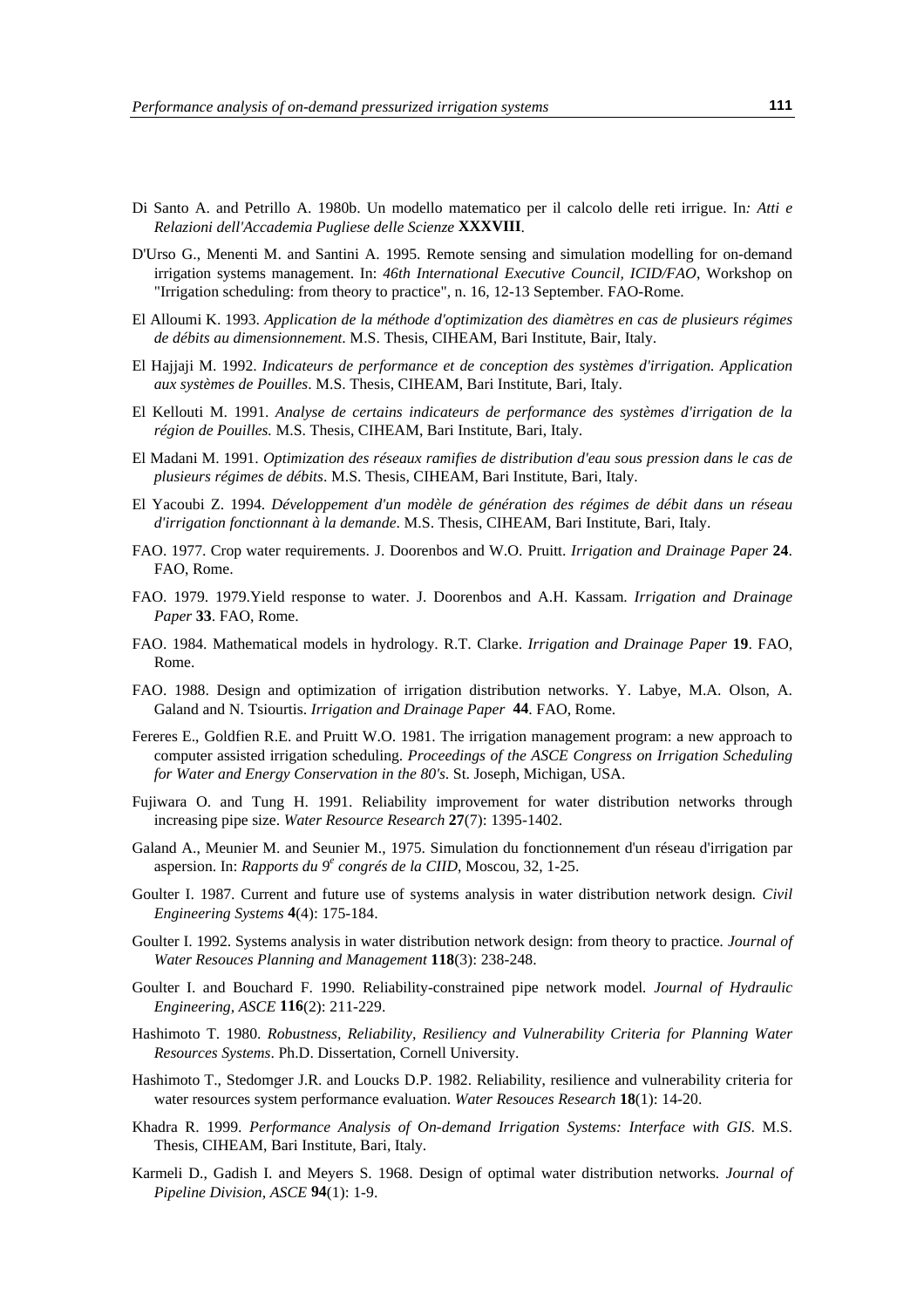- Knuth D.E. 1981. *Seminumerical Algorithms.* 2nd ed. Vol. 2 of The Art of Computer Programming. Ed. Addison-Wesley, New York.
- Indelicato S. 1988. Sviluppo dell'irrigazione e problemi tecnici delle reti irrigue. In: *Giornata di studio per l'ecologia e l'ambiente: il trasporto delle acque nel settore irriguo, refluo e potabile*. Bari, Italy. pp. 97-108.
- Jagdish S. Rustagi. 1994. *Optimization Techniques in Statistics.* Academic Press, San Diego, California, USA.
- Journel A.G. and Huijbregts Ch. J. 1991. *Mining Geostatistics.* Academic Press., San Diego, California, USA.
- Labya Y. 1966. Etude des procèdes de calcul ayant pour but de rendre minimal le coût d'un réseau de distribution d'eau sous pression. *La Houille Blanche* **5**: 577-583.
- Labye Y. 1981. Iterative Discontinuous method for networks with one or more flow regimes. In: *Proceedings of the International Workshop on Systems Analysis of Problems in Irrigation, Drainage and Flood Control*. New Delhi. 30 November – 14 December. pp. 31-40.
- Labye Y. and Montgolfier J.M. 1971. Modéle de simulation du comportement d'un réseau sous pression devant fonctionner à la demand. In: *Rapports du 8 e journées européennes de la CIID.* Association française pour l'étude de la irrigation et du drainage, 35, 1-16.
- Lamaddalena N. 1995, Un modello di simulazione per l'analisi del funzionamento delle reti irrigue collettive. *AIGR - Rivista di Ingegneria Agraria* **4**: 221-229.
- Lamaddalena N. 1995. Analisi del funzionamento dei sistemi irrigui collettivi. *Rivista di Irrigazione e Drenaggio* **2**: 18-26.
- Lamaddalena N. 1996. Sulla ottimizzazione dei diametri in una rete irrigua con esercizio alla domanda. *AIGR - Rivista di Ingegneria Agraria* **1**: 12-19.
- Lamaddalena N. 1997. *Integrated simulation modeling for design and performance analysis of ondemand pressurized irrigation systems*. Ph.D. Dissertation. Technical University of Lisbon, Lisbon.
- Lamaddalena N. and Ciollaro G. 1993. Taratura della formula di Clément in un distretto irriguo dell'Italia meridionale. In: *Atti del V Convegno Nazionale AIGR. su Il ruolo dell'ingegneria per l'agricoltura del 2000.* Maratea, Italy. 7-11 June. Ed. Europa (Potenza). pp. 101-110.
- Lamaddalena N. and Pereira L.S., 1998. Performance analysis of on-demand pressurized irrigation systems. In: *Water and Environment: Innovative Issues in Irrigation and Drainage*. L.S.Pereira and J. Gowing (eds.). E&FN Spon. pp. 247-255.
- Lamaddalena N. and Piccinni A.F. 1993. Sull'utilizzo delle curve caratteristiche indicizzate di una rete irrigua per il dimensionamento degli impianti di sollevamento*. AIGR - Rivista di Ingegneria Agraria* **3**: 129-135.
- Lamaddalena N., Ciollaro G. and Pereira L.S. 1995. Effect of changing irrigation delivery schedules during periods of limited availability of water. *Journal of Agricultural Engineering Research* **61**: 261-266.
- Lamaddalena N., Pereira L.S. and Ait Kadi M. 1998. Modeling approach for design and performance analysis of on-demand pressurized irrigation systems*. Proceedings of 7th International Conference on Computer in Agriculture*. ASAE - Orlando (Florida), 26-30 October.
- Lansey K.E. and Mays L.W. 1989. Optimization model for water distribution system design*. Journal of Hydraulic Engineering*, ASCE **115**(10).
- Lansey K.E. and Basnet C. 1990. A design process for water distribution systems including optimization, *Proceedings of Water Resouces Infrastructure Conference, Needs, Economics and Financing*. J. Scott and M. Khambilvardi (eds.). ASCE, New York. pp. 41-47.
- Lebdi F., Tarhouni J. and Elarbi M.S. 1993. Simulation et diagnostic des réseaux hydrauliques: une méthode modifiée des caractéristiques indicées. *Les Annales Maghrébines de l'Ingénieur* **7**(2): 53-64.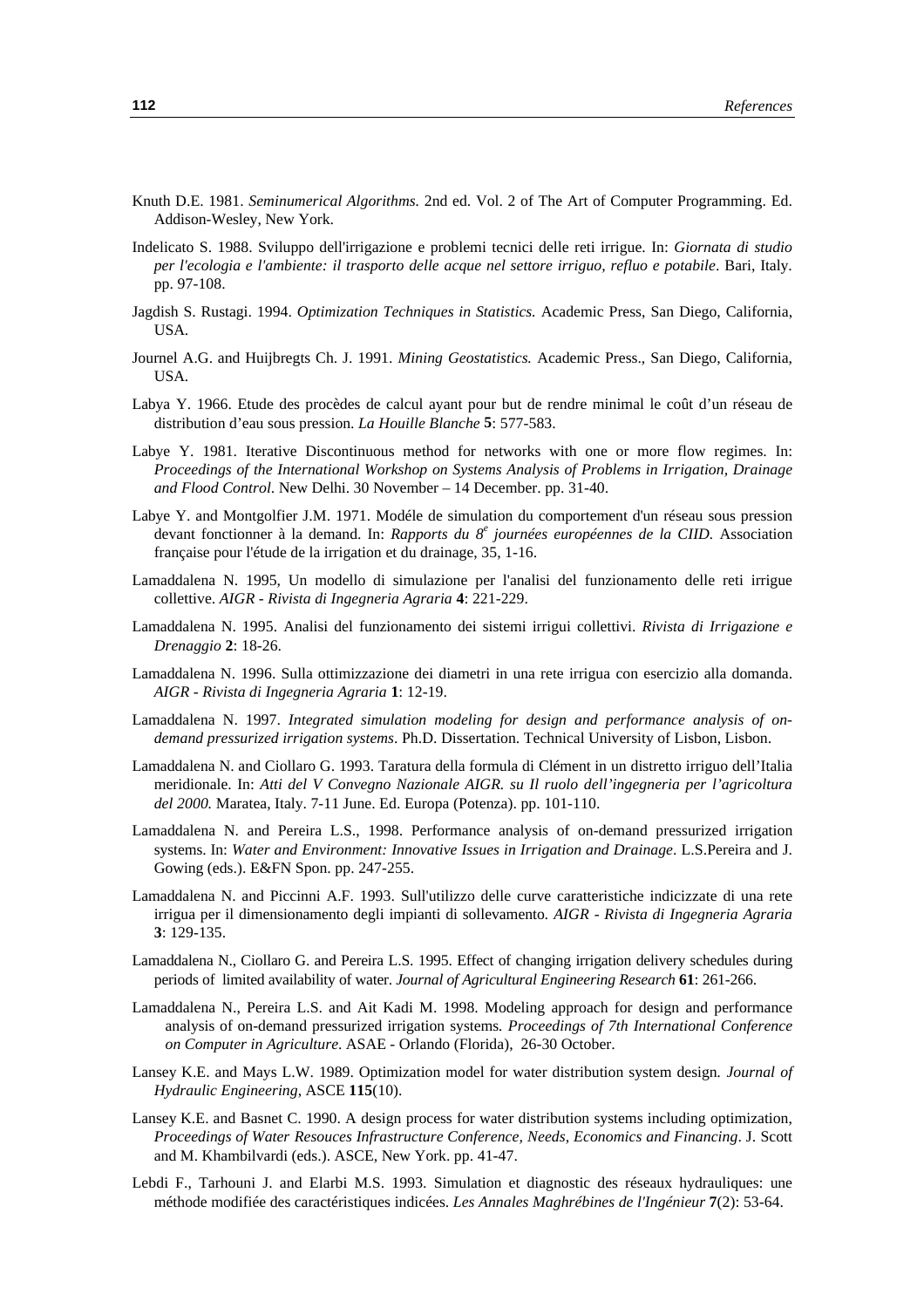- Lee Cesario, Brasher P.T., Buttle J.L., Howard C.D.D., Kroon J., Morey E.F., Robinson M.P. Jr, Sarikelle Simsek, Uri Shamir, Topping R.E., Velon J.P., Walsky T. and Wood D.J., 1989. *Distribution Network Analysis for Water Utilities*. American Water Works Association, Manual of Water Supply Practices, Denver, Colorado, USA.
- Lencastre A. 1987. *Handbook of Hydraulics Engineering*. Ellis Horwood, Chichester, UK.
- Liang T. 1971. Design of conduit system by dynamic programming*, Journal of Hydraulic Division, ASCE* **97**(3): 383-393.
- Linoli A. 1981. La distribution á la demanda est elle encore valable, *ICID Bulletin* **30**(1).
- Maidment D.R. and Hutchinson P.D. 1983. Modeling water demands of irrigation projects*, Journal of Irrigation and Drainage Division, ASCE* **109**(4): 405-418.
- Malossi D. and Santovito L. 1975. Progetto esecutivo dell'adduttore e della rete irrigua a servizio della zona bassa del comprensorio in Sinistra Ofanto - Relazione generale. Consorzio per la bonifica della Capitanata, Foggia, Italy.
- Marchi E. and Rubatta A. 1981. *Meccanica dei fluidi; Principi ed applicazioni*. Ed. UTET, Turin, Italy.
- Mechin Y. and Perard G. 1960. *L'équipement en matériel mobile considéré comme base du calcul des débit transportes dans les diverses branches d'un réseau d'irrigation par aspersion.* Rapports particuliers présentés par l'Association Française des Irrigations et du Drainage à Madrid en 1960. The Central Electric Press, Kamla Nagar, Delhi, India.
- Minoux M. 1983. *Programmation Mathematique - Théorie et Algorithmes*. Vol. 1 and 2, Dunod Ed., Paris.
- Morgan D. and Goulter I. 1985. Optimal urban water distribution design, Water resource research, 21(5), 642-652.
- Nerilli E. 1996. *Analisi del funzionamento di un sistema irriguo collettivo in pressione durante periodi di limitata disponibilità idrica*. M.S. Thesis, CIHEAM, Bari Institute. *Bonifica* **3**: 25-49.
- Pereira L.S. and Lamaddalena N. 1989. Miglioramento della gestione dei sistemi irrigui: sviluppo di una rete banca-dati con indicatori. *Rivista di Irrigazione e Drenaggio* **4**: 207-212.
- Pereira L.S. and Teixeira J.L. 1994. Modeling for irrigation delivery scheduling: simulation of demand at sector level with models ISAREG and IRRICEP. In: *Irrigation Water Delivery Models*. J.C. Skutsch (ed.). *Water Report* **2**: 13-32, FAO, Rome.
- Perold, R. P. 1974. Economic pipe sizing in pumped irrigation systems. *Journal of Irrigation and Drainage Division. ASCE* **100**(IR4): 425-441.
- Piccolo D. and Vitale C. 1984. *Metodi statistici per l'analisi economica*. Ed. Il Mulino, Bologna, Italy.
- Prajamwong S. 1994. *USU Command Area Decision Support Model.* Ph.D. Dissertation. Utah State University, Loan, USA.
- Press W.H., Flannery B.P., Teukolsky S.A. and Vetterling W.T. 1989*. Numerical Recipes in Pascal The Art of Scientific Computing*. Cambridge University Press, Cambridge.
- Quindry G., Brill E. and Liebman J. 1981. Optimization of looped water distribution systems*. Journal of Environmental Engineering Division, ASCE* **107**(4): 665-679.
- Rossman Lewis A. 1993. *EPANET Users Manual*. US Environmental Protection Agency, Drinking Water Research Division, Risk Reduction Engineering Laboratory, Cincinnati, Ohio, USA.
- Rossi F. and Salvi R. 1983. *Manuale di Ingegneria Civile*. Ed. Cremonese A., Rome.
- Santini A. 1988. Impianti irrigui relazione generale, In: *Atti del Congresso Nazionale dell' A.I.I. su Controllo dei grandi impianti idrici per un migliore utilizzo delle acque*. Taormina, Italy **3**: 98-120.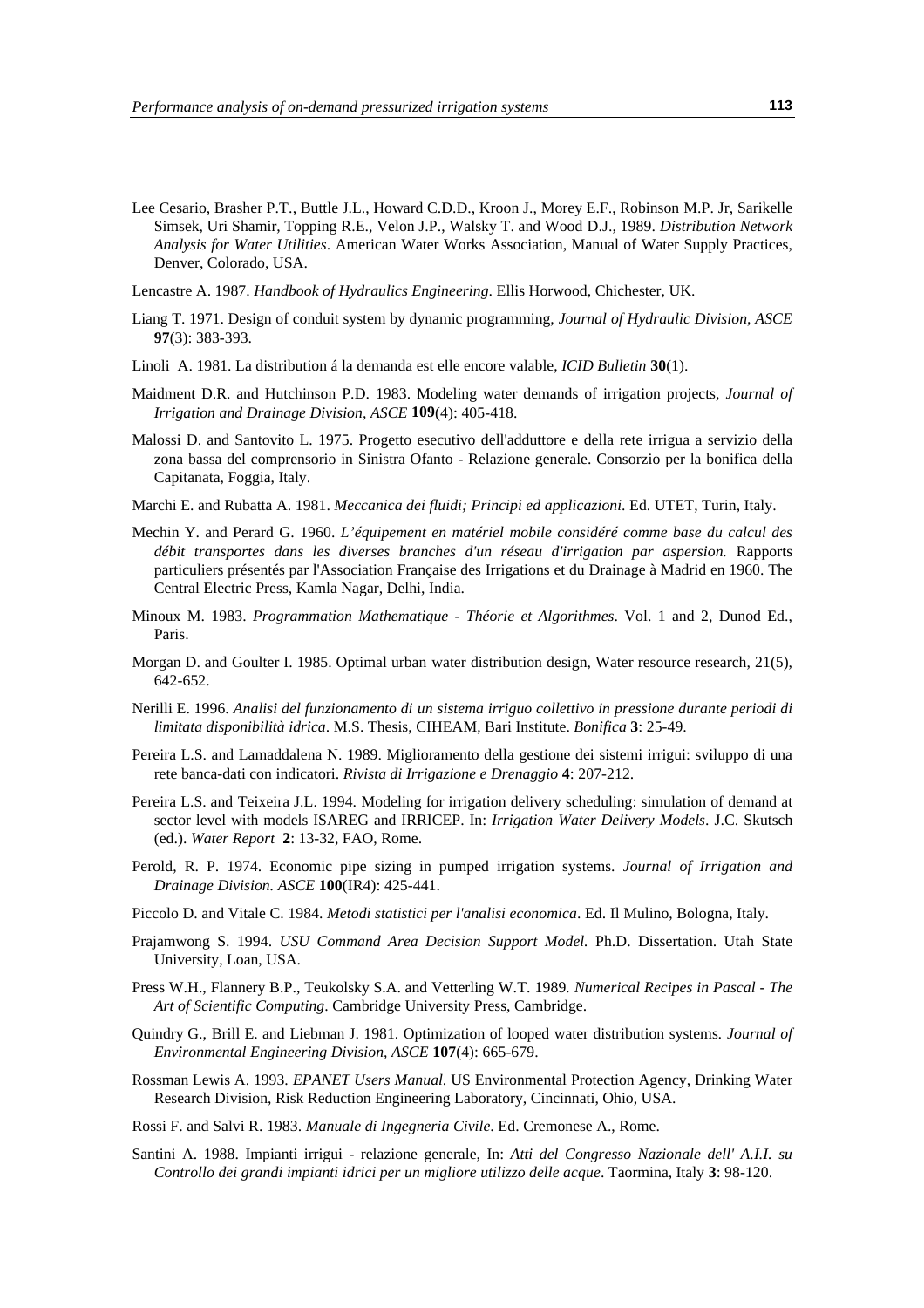- Schaake J. and Lai D. 1969. Linear programming and dynamic programming application of water distribution network design. *Report* **116**, MIT Press, Cambridge, Mass, USA.
- Smith M., Allen R.G., Monteith J., Perrier A., Pereira L.S. and Segeren A. 1991. Report of the Expert Consultation on Procedures for the Revision of FAO Guidelines for Prediction of Crop Water Requirements. FAO, Rome. 54 p.
- Su Y., Mays L., Duan N. and Lansey K. 1987. Reliability based optimization for water distribution systems. *Journal of Hydraulic Engineering, ASCE* **113**(12): 589-596.
- Schildt H. 1986. *Advanced in Turbo Pascal Programming and Techniques*. Osborne McGraw-Hill, Berkeley, California, USA.
- Sharp B.B. 1981. Water Hammer, Problems and Solutions. Edward Harnold, London, UK.
- Smith M. 1989. Manual for Cropwat A Computer Program for IBM-PC or Compatibles Version 5.5, FAO, Rome.
- Teixeira J.L., Farrajota M.P. and Pereira L.S. 1995. PROREG: a simulation software to design demand in irrigation projects. In: *Crop-Water-Simulation Models in Practice*. L.S. Pereira, B.J.van den Broek, P. Kabat and R.G. Allen. Wageningen Press. pp. 273-285.
- Teixeira J.L., Paulo A. M. and Pereira L.S. 1996. Simulation of irrigation demand hydrographs at sector level. *Irrigation and Drainage Systems*. Kluwer Academic Publishers, The Netherlands. **10**: 159-178.
- Templeman A. 1982. Discussion of 'Optimization of looped water distribution systems' by *Quiry et al*., *Journal of Environmental Engineering Division, ASCE* **108**(3): 599-602.
- Tournon G. 1991. Valutazioni sull'utilizzazione dei risultati della ricerca al fine della progettazione irrigua sotto l'aspetto ingegneristico. *Bonifica*, Nos. 2-3.
- US Bureau of Reclamation. 1967. Canals and Related Structures Design Standards, n. 3, DS35/12/8/67, Denver.
- Villalobos F. J. and Fereres E. 1989. A simulation model for irrigation scheduling under variable rainfall. *ASCE, Soil and Water Division* **32**(1): 181-188.
- Walker W.R., Prajamwong S., Allen R.G. and Merkley G.P. 1995. USU command area decision support model - CADSM, In: *Crop-Water-Simulation Models in Practice* L.S. Pereira, B.J. van den Broek, P. Kabat and R.G. Allen (eds.). Wageningen Press. pp. 231-271.
- Walski T. 1985. State-of-the-art: pipe network optimization*, Journal of Computer Application in Water Resources*. H.C. Torno Ed., ASCE. pp. 559-568.
- Walsky T., Brill E., Gessler J., Goulter I., Jeppson R., Lansey K., Lee H-L., Liebman J., Mays L., Morgan D. and Orsmbee L. 1987. Battle of the network models: epilogue. *Journal of Water Resource Planning and Management, ASCE* **113**(2): 191-203.
- Walters G. 1988. Optimal design of pipe networks: A review. *Proceedings of 1st International Conference on Computers Methods and Water Resource in Africa*. Computational Hydraulics, Computational Mechanics Publications and Springer Verlag, Southhampton, UK. 2: 21-32.
- Zaccaria D., 1998. *Reliability Analysis of an On-demand Irrigation System*. M.S. Thesis, CIHEAM, Bari Institute, Bari, Italy.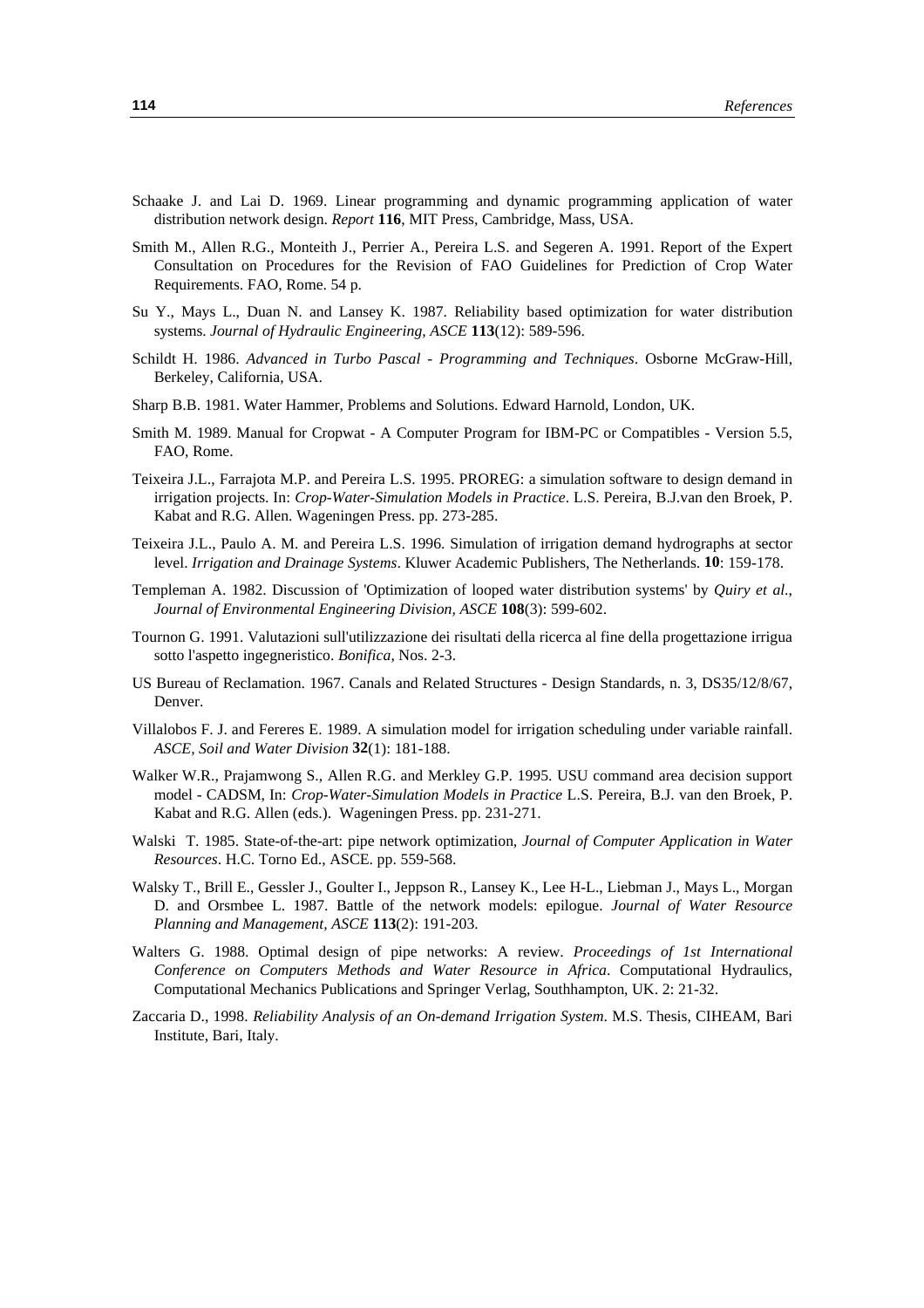# **Annex 1 Validation of the 1st Clément model**

The Clément model, like all other models, only offers a schematic representation of an actual network. Therefore, it must be adjusted and/or calibrated by introducing field data relative to existing networks. In particular, values of the parameter "r" should be, whenever possible, selected for homogeneous regions and for particular crops. An example of the field calibration of the Clément model, for an Italian irrigation network, is reported below, after a short presentation of the theoretical approach.

# **THEORETICAL APPROACH**

Remembering the following relationship (see the first Clément model in chapter 3):

$$
p = \frac{q_s A}{r R d}
$$
 (A1)

the relationship

$$
Q_k = R p d + U(P_q) \sqrt{R p (1 - p) d^2}
$$
 (A2)

 $becomes<sup>1</sup>$ :

 $\overline{a}$ 1

$$
Q_k = \frac{q_s A}{r} \left[ 1 + U(P_q) \sqrt{\frac{rd}{q_s A} - \frac{1}{R}} \right]
$$
 (A3)

$$
Q_{k} = d\left[R\frac{q_{s}A}{rRd} + U(P_{q})\sqrt{R\frac{q_{s}A}{rRd}(1-\frac{q_{s}A}{rRd})}\right] = d\left[\frac{q_{s}A}{rd} + U(P_{q})\sqrt{\frac{q_{s}A}{rd}(\frac{rRd-q_{s}A}{rRd})}\right]
$$
  
\n
$$
= d\left[\frac{q_{s}A}{rd} + U(P_{q})\sqrt{\frac{q_{s}A \cdot Rd-(q_{s}A)^{2}}{r^{2}d^{2}R}}\right] = d\left[\frac{q_{s}A}{rd} + U(P_{q})\sqrt{\frac{q_{s}A}{rd} - \frac{(q_{s}A)^{2}}{r^{2}d^{2}R}}\right]
$$
  
\n
$$
= d\left[\frac{q_{s}A}{rd} + U(P_{q})\sqrt{\frac{q_{s}A}{rd} - (\frac{q_{s}A}{rd})^{2}\frac{1}{R}}\right]
$$
  
\nby taking out the term  $\frac{q_{s}A}{rd}$  we have:  
\n
$$
Q_{k} = d\frac{q_{s}A}{rd}\left[1 + U(P_{q})\sqrt{\frac{rd}{q_{s}A} - \frac{1}{R}}\right]
$$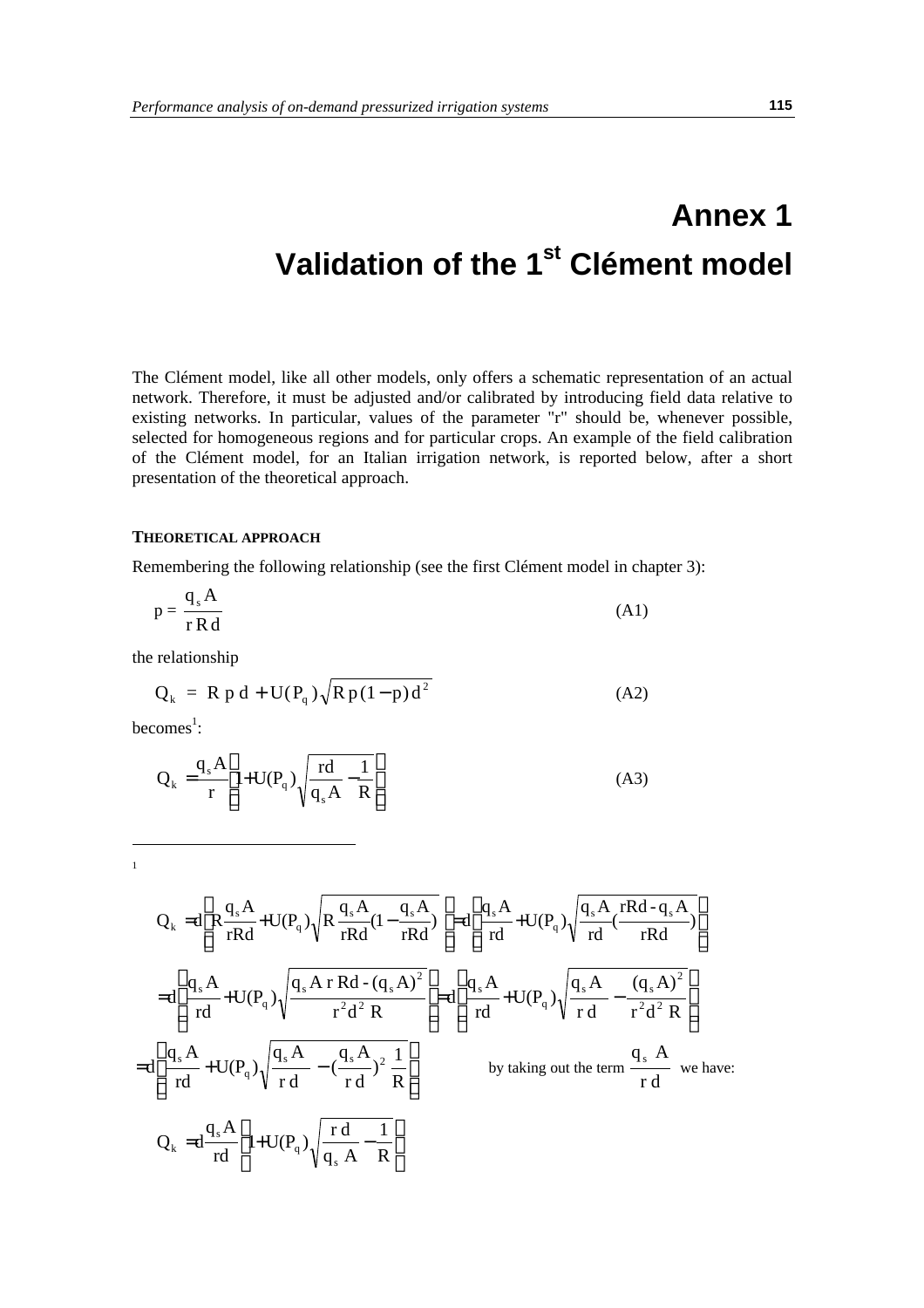This formula indicates that the discharge during the peak period fits a Gaussian distribution having mean

$$
\mu_{\rm th} = \frac{q_{\rm s}A}{r} \tag{A4}
$$

and standard deviation

$$
\sigma_{\rm th} = \frac{q_{\rm s}A}{r} \sqrt{\frac{rd}{q_{\rm s}A} - \frac{1}{R}}
$$
 (A5)

where the subscript "th" indicates these are theoretical values.

To verify the applicability of the  $1<sup>st</sup>$  Clément formula a recording flow meter is installed at the upstream end of the network. From the discharges recorded in field during the peak period, selecting the classes of discharges and the appropriate time interval for the observations, it is possible to build up the histogram of frequencies (see examples in Figures A4 and A5).

A histogram gives the number  $NQ_i$  of discharges included in each class, whose central value is Q<sub>i</sub>. Then the mean ( $\mu_{exp}$ ) and the standard deviation ( $\sigma_{exp}$ ) are computed:

$$
\mu_{\exp} = \frac{\sum_{i=1}^{NQ_{T}} NQ_{i} Q_{i}}{NQ_{T}}
$$
\n
$$
\sigma_{\exp} = \sqrt{\frac{\sum_{i=1}^{NQ_{T}} NQ_{i} (Q_{i} - \mu_{\exp})^{2}}{NQ_{T} - 1}}
$$
\n(A7)

where  $NQ_T = \sum_i NQ_i$  and the subscript "exp" indicates that these are experimental values.

From all the discharges withdrawn in the field during the peak period, it is possible to identify one or more populations of discharges<sup>1</sup>. For the population which characterizes the peak water use, it is possible to estimate the parameter r. This parameter behaves like an adjusting parameter (CTGREF, 1977; Bethery 1990).

To compute r, it is assumed that

 $\sim$ 

$$
\mu_{\rm th} = \mu_{\rm exp} \tag{A8}
$$

$$
\sigma_{\rm th} = \sigma_{\rm exp} \tag{A9}
$$

The following steps are required. First,  $\mu_{exp}$  is computed from all experimental values relative to the whole peak period of 10 days and to the whole day (from 0 to 24 hours). This leads to a first estimation of the mean specific continuous discharge  $(q_s)$  withdrawn 24/24 hours. From the relationships (A4), (A6) and (A8) we have:

$$
\left[\mu_{\exp}\right]_0^{24} = \frac{\sum_{i=1}^{NQ_T} NQ_i \ Q_i}{NQ_T} = \frac{q_s A}{r}
$$
 (A10)

<sup>1</sup> As for the case study reported hereafter two populations were identified, one concerning daytime irrigation, the other nighttime irrigation.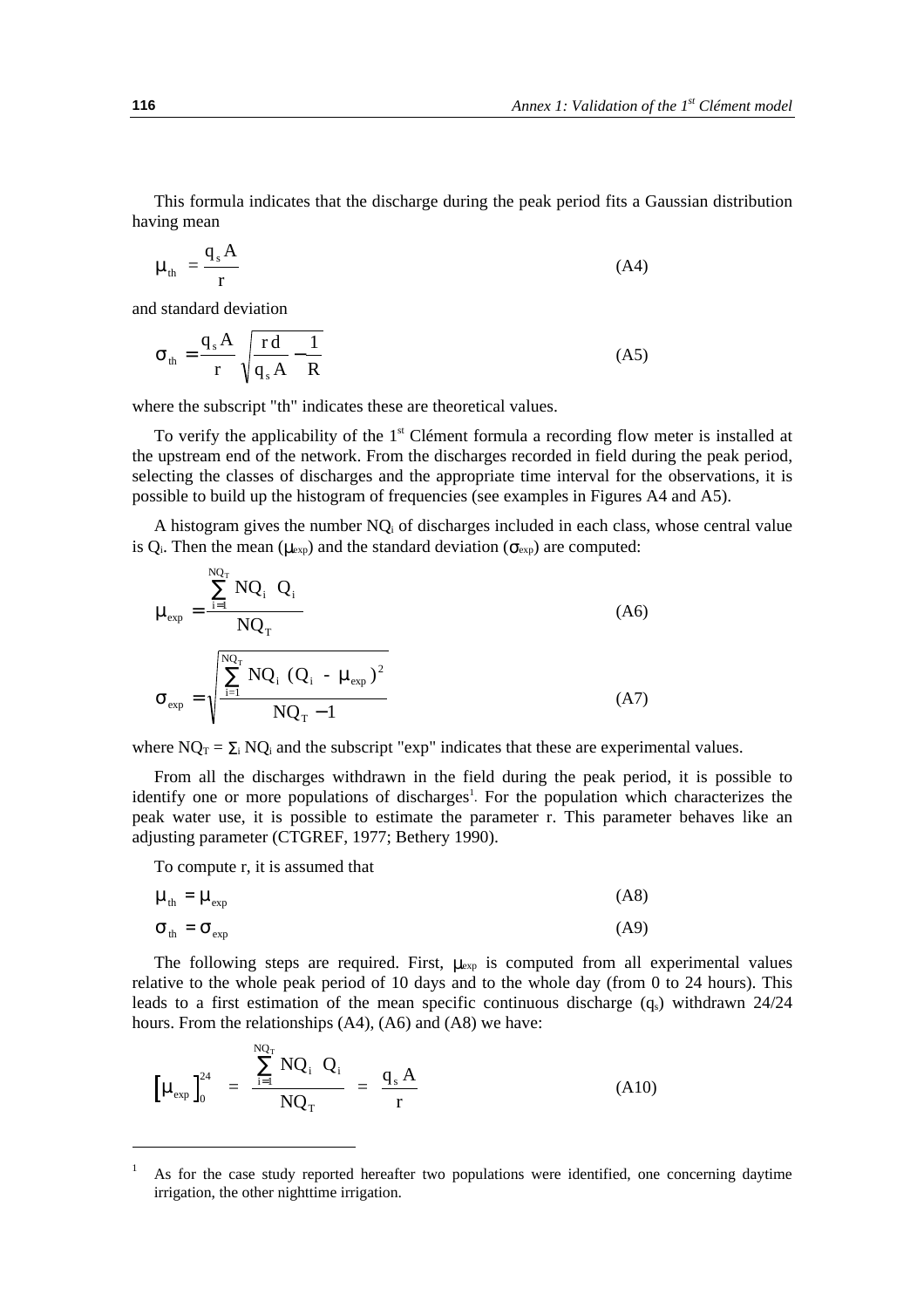Once t'/t = 24 hours, in this first approach  $r = 1$ . Therefore, the specific continuous discharge is computed:

$$
q_s = \frac{\left[\mu_{\exp}\right]_0^{24}}{A} \tag{A11}
$$

In a second step, the theoretical and the experimental standard deviations are calculated through the relationships (A5) and (A7) respectively. These deviations being different, their relative difference is then computed:

$$
\delta \sigma = \frac{\sigma_{\rm exp} - \sigma_{\rm th}}{\sigma_{\rm exp}} \tag{A12}
$$

When  $\delta \sigma >> 0$ , since the objective is to characterize the operation of the system for the peak period, the night-time discharges can be excluded. A new histogram is then built for the discharges observed during a period smaller than 24 hours (i.e., between the hours  $t_{in}= 4$  a.m. and  $t_{fin} = 12$  pm, of each day during the peak period). Thus, new values for NQ<sub>i</sub> and n result in a new  $\left[\mu_{\text{exp}}\right]_t^t$  $_{\text{in}}^{\text{fin}}$  (Eq. A6). Since q<sub>s</sub> is now known (Eq. A11) it is possible to compute r:

$$
r = \frac{q_s A}{\left[\mu_{\rm exp}\right]_{t_{\rm in}}^{t_{\rm fin}}} = \frac{\left[\mu_{\rm exp}\right]_{0}^{24}}{\left[\mu_{\rm exp}\right]_{t_{\rm in}}^{t_{\rm fin}}}
$$
(A13)

Then, new values for  $\sigma_{\text{th}}$  and  $\sigma_{\text{exp}}$  are computed (Eqs. A5 and A7 respectively) and a new  $\delta\sigma$ is calculated. An iterative procedure is then performed until the minimum value for  $\delta\sigma$  is obtained. The corresponding value for r is then retained as the best estimation for the adjustment of the Clément formula.

Subsequently, through the integral curve of the Gaussian distribution, it is possible to determine, at the maximum recorded field discharge, the value of the cumulative probability and, consequently, the experimental  $U(P_q)$ .

#### **APPLICATION**

The calibration of the first Clément formula was performed for an Italian irrigation system: the district 4 of the "Sinistra Ofanto" irrigation scheme (Lamaddalena and Ciollaro, 1993), in the province of Foggia (Italy), run by the Consorzio di Bonifica of Capitanata (CBC, 1984). The scheme (Fig. A1), covering an area of about 22500 ha, is approximately triangular-shaped, confined in the south by the Ofanto river and in the southeast by the town of Cerignola. The system is divided into seven irrigation districts (numbered 4 to 10) which are, in turn, subdivided into sectors with surface areas ranging from 20 ha to 300 ha.

The irrigation districts are served by a storage and daily compensation reservoir supplied by a conveyance conduit, which originates from the Capacciotti dam (Fig. A1). The pressurized irrigation network in each district originates from these reservoirs and is designed for ondemand delivery scheduling (Malossi and Santovito, 1975).

District 4 (Fig. A1) was chosen for the survey since a calibrated flow meter is available at the upstream end of the distribution network. District 4 has a topographic area of 3256 ha, and is supplied by a storage and daily compensation reservoir having a capacity of  $28000 \text{ m}^3$ where the maximum water level is 143 m a.s.l. and the minimum water level is 139 m a.s.l.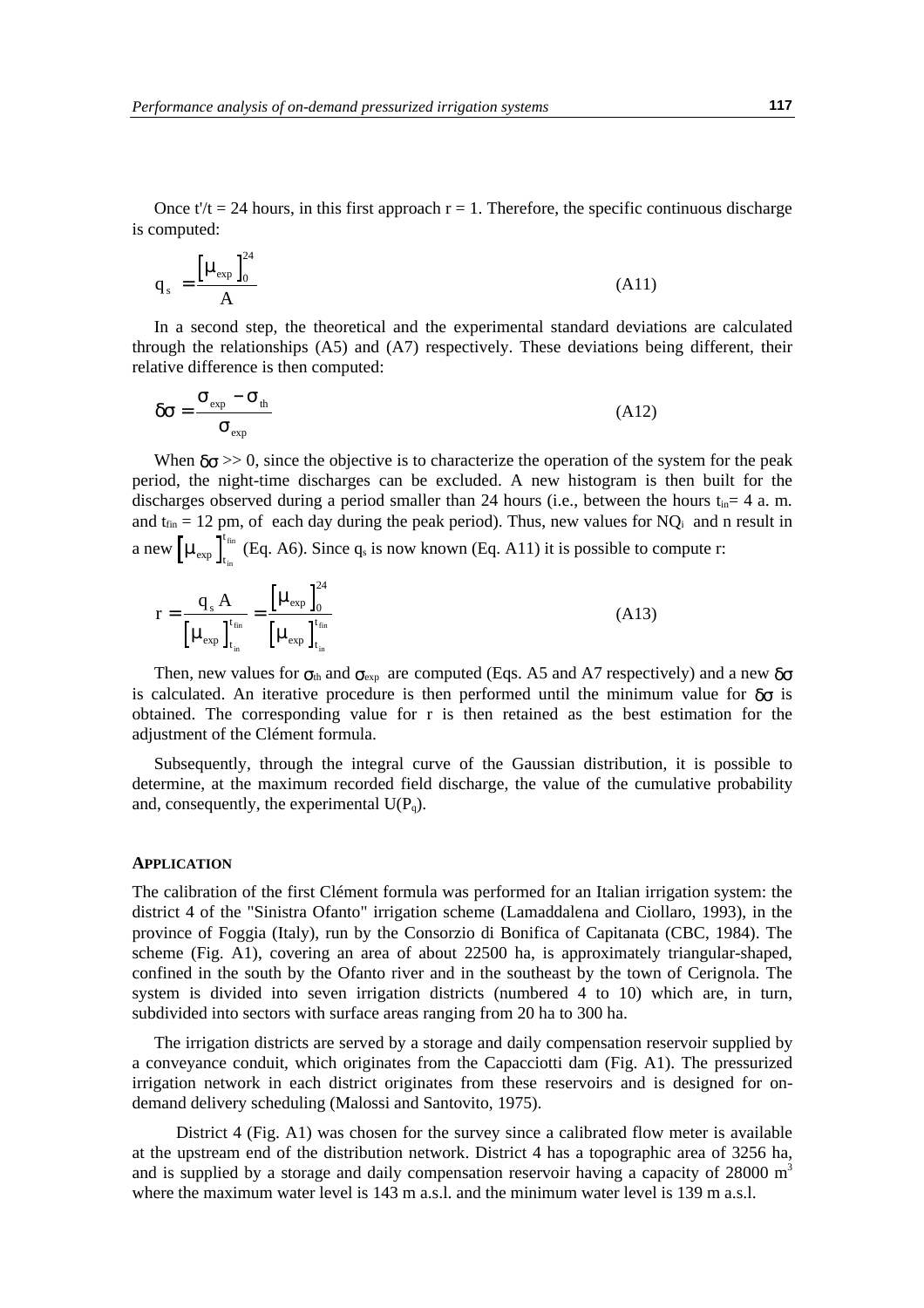

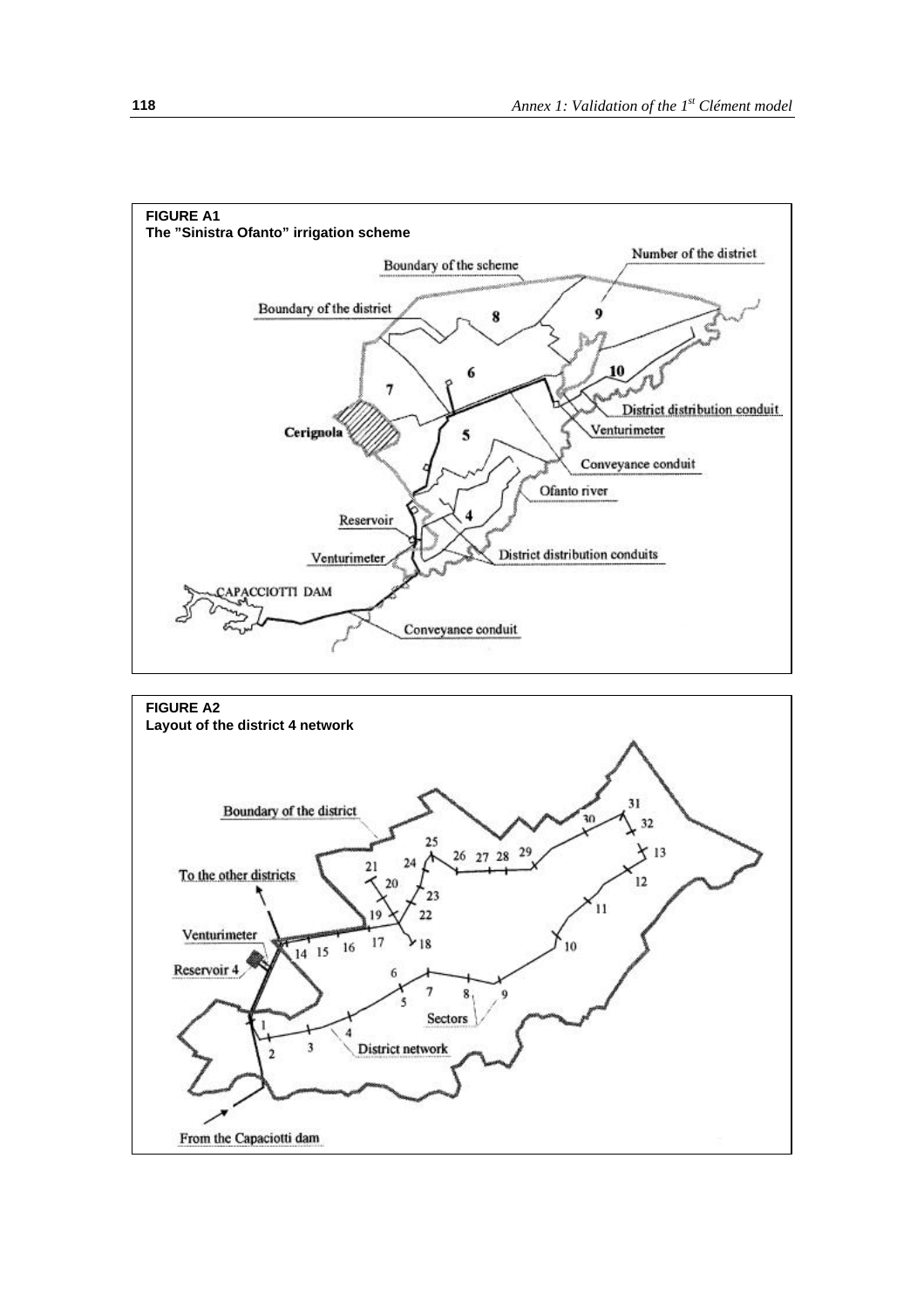The district distribution conduits consist of underground steel pipes starting with a diameter of 1200 mm. This conduit supply 32 sectors distribution systems (Fig. A2). A control unit is installed at the head of each sector and consists of a gate, a Venturi meter with recorder and a flow regulator. The sectors distribution networks serve the farms with hydrants having nominal discharge of 10 l  $s<sup>-1</sup>$ . The District 4 network is composed of 903 nodes of which 660 with hydrants.

The discharges have been calculated with the Clément model while the diameters of the district distribution conduit have been calculated by applying linear programming techniques.

The calibration was performed for the year 1991 because during this year the district 4 irrigation system operated on-demand.

Discharge measurements using the recording Venturi meter were performed (Figure A3) at the inlet cross-section of the network, immediately downstream of the reservoir .



The irrigated areas and the corresponding crops grown during the 1991 irrigation season were calculated from the water user files available at the Irrigation Board. These data are reported in Table A1.

| <b>TABLE A1</b> |  |  |  |  |  |                                                                                                    |  |
|-----------------|--|--|--|--|--|----------------------------------------------------------------------------------------------------|--|
|                 |  |  |  |  |  | Cropping pattern in the irrigation district during the 1991 irrigation season and scheduled in the |  |
| vear 1975       |  |  |  |  |  |                                                                                                    |  |

|                 | <b>SCHEDULED</b> | <b>SCHEDULED</b> | 1991             | 1991             |
|-----------------|------------------|------------------|------------------|------------------|
|                 | (1975)           | (1975)           |                  |                  |
| <b>CROPPING</b> | <b>IRRIGATED</b> | <b>IRRIGABLE</b> | <b>IRRIGATED</b> | <b>IRRIGABLE</b> |
| <b>PATTERN</b>  | AREA (ha)        | AREA (ha)        | AREA (ha)        | AREA (ha)        |
| Vineyards       | 444.0            | 444.0            | 1325.9           | 1325.9           |
| Olive trees     | 1149.0           | 1149.0           | 424.9            | 424.9            |
| Orchards        | 21.0             | 21.0             | 71.2             | 71.2             |
| Almond trees    |                  |                  | 5.0              | 5.0              |
| Tomato          |                  |                  | 118.3            | 118.3            |
| Potato          |                  |                  | 15.0             | 15.0             |
| Asparagus       |                  |                  | 116.1            | 116.1            |
| Vegetables      |                  |                  | 16.1             | 16.1             |
| Wheat           | 416.0            | 925.0            |                  | 610.6            |
| <b>TOTAL</b>    | 2030.0           | 2539.0           | 2092.5           | 2703.1           |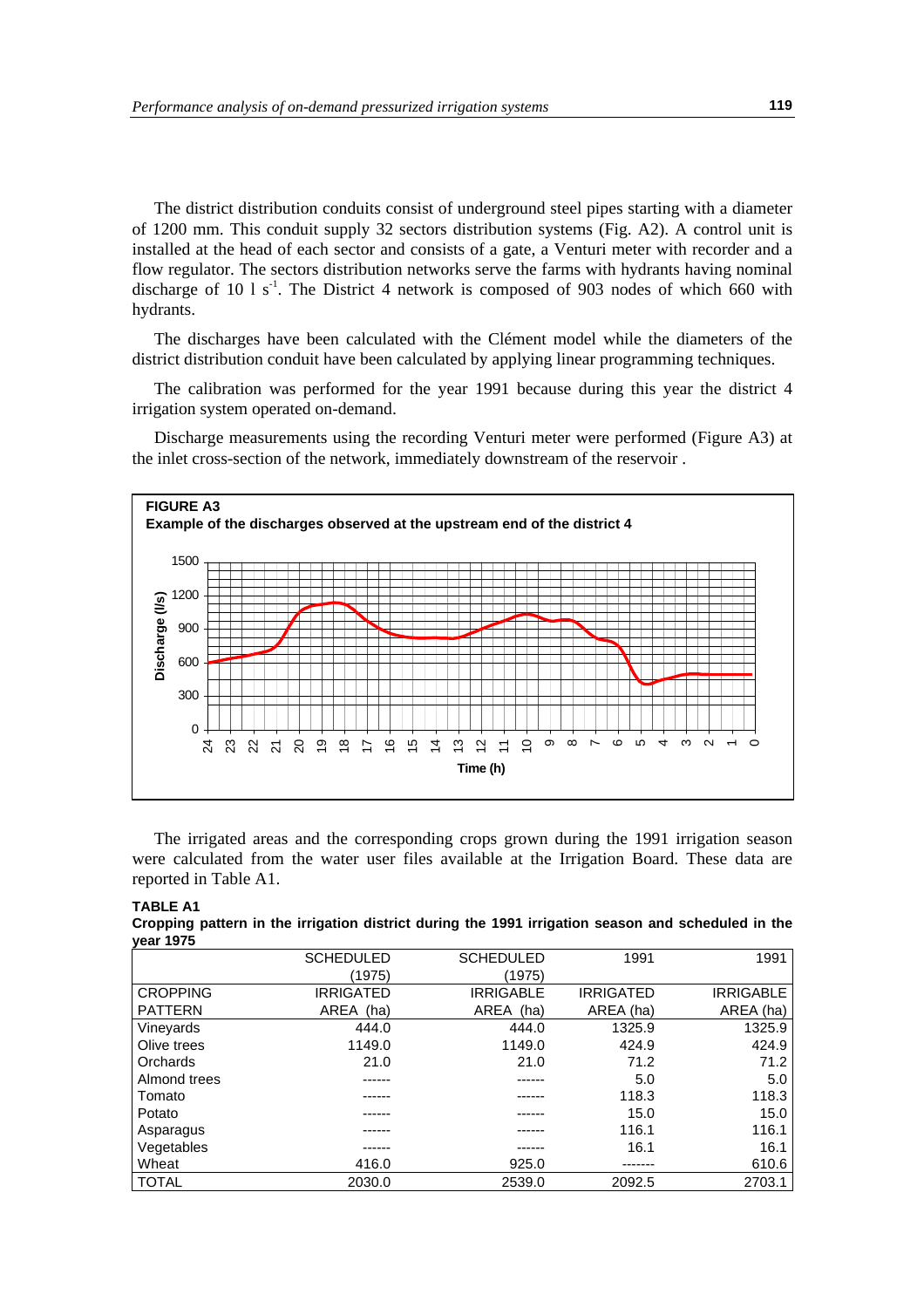On the basis of the recorded discharges  $q(t)$ , the daily volumes,  $V_d$  (m<sup>3</sup>), withdrawn by farmers during the observed months were computed from the relationship

$$
V_d = \int_0^{24} q(t) dt
$$
 (A14)

In order to determine the seasonal peak period, the moving average method has been applied to the daily volumes,  $V_{d}$ , for periods of 5, 7 and 10 days. For these three time steps there are two peak periods falling at the end of June and at the first ten days of August. In both cases the delivered volumes (Table A2) are quite close, so in this case it was not possible to determine in a unique way the real peak period.

#### **TABLE A2**

| Average value of the volumes (m <sup>3</sup> ) withdrawn during different peak periods |  |  |  |
|----------------------------------------------------------------------------------------|--|--|--|
|                                                                                        |  |  |  |

|                      | <b>MOVING AVERAGE</b> | MOVING AVERAGE      | <b>MOVING AVERAGE</b> |
|----------------------|-----------------------|---------------------|-----------------------|
| <b>PEAK PERIODS</b>  | 5-DAY BASIS $(m^3)$   | 7-DAY BASIS $(m^3)$ | 10-DAY BASIS $(m^3)$  |
| June 24 - July 3     |                       |                     | 62223                 |
| August 3 - August 12 |                       |                     | 61992                 |
| June 25 - July 1     |                       | 64030               |                       |
| August 4 - August 10 |                       | 64472               |                       |
| June 25 - June 29    | 64128                 |                     |                       |
| August 5 - August 9  | 64719                 |                     |                       |

The method described in the previous section was applied to the 10-day peak periods identified in Table A2. After trying other values, the classes of discharges were defined for ranges of 60 l s<sup>-1</sup> (0÷60; 60÷120; 120÷180; and so on). The histograms of frequencies for the two peak periods (Figures A4a and A5a) were developed considering hourly data (between 0 a.m. and 12 p.m.).

For the 10-day peak period from June 24 to July 3, the specific continuous discharge computed from the Equation (A11) is  $q_s = 0.340$  l s<sup>-1</sup> ha<sup>-1</sup>. Results of computations for shorter intervals within the day are given in Table A3 and in Figure A4b. When  $\delta\sigma$  reduced to 0.06 the parameter r became r=0.86. The peak specific discharge was  $q_p = q_s/r = 0.3951 s^{-1} h a^{-1}$ .

Similar results have been obtained considering data within the seasonal 10-day peak period ranging from August 3 to August 12 (Figure A5). In this case, the specific continuous discharge resulted to be  $q_s = 0.350 \text{ 1 s}^{-1}$  ha<sup>-1</sup>. Results of computations for shorter intervals within the day are given in Table A4 and in Figure A5b. When  $\delta\sigma$  reduced to 0.01 the parameter r became r=0.90. The peak specific discharge resulted to be  $q_p = q_s/r = 0.389 1 s^{-1} h a^{-1}$ .

| <b>TABLE A3</b>                                                                               |  |
|-----------------------------------------------------------------------------------------------|--|
| Value of the r parameter obtained for different time intervals. Period from June 24 to July 3 |  |
| $(q_s = 0.3401 s^{-1} ha^{-1})$                                                               |  |

| $\mathbf{v}$<br>Initial<br>Time | Final<br>Time | <b>Llexp</b> | Luth   | $\sigma$ exp | Q <sub>th</sub> | δσ   |      |
|---------------------------------|---------------|--------------|--------|--------------|-----------------|------|------|
| 0                               | 24            | 708.15       | 708.15 | 278.95       | 194.76          | 0.30 | 1.00 |
| 2                               | 24            | 734.86       | 734.86 | 268.73       | 197.95          | 0.26 | 0.97 |
| $\overline{4}$                  | 24            | 766.97       | 766.97 | 251.91       | 201.67          | 0.20 | 0.93 |
| 6                               | 24            | 807.30       | 807.30 | 222.40       | 206.19          | 0.07 | 0.88 |
| 8                               | 24            | 823.67       | 823.67 | 220.70       | 207.97          | 0.06 | 0.86 |
| 10                              | 24            | 812.61       | 812.61 | 224.60       | 206.77          | 0.08 | 0.88 |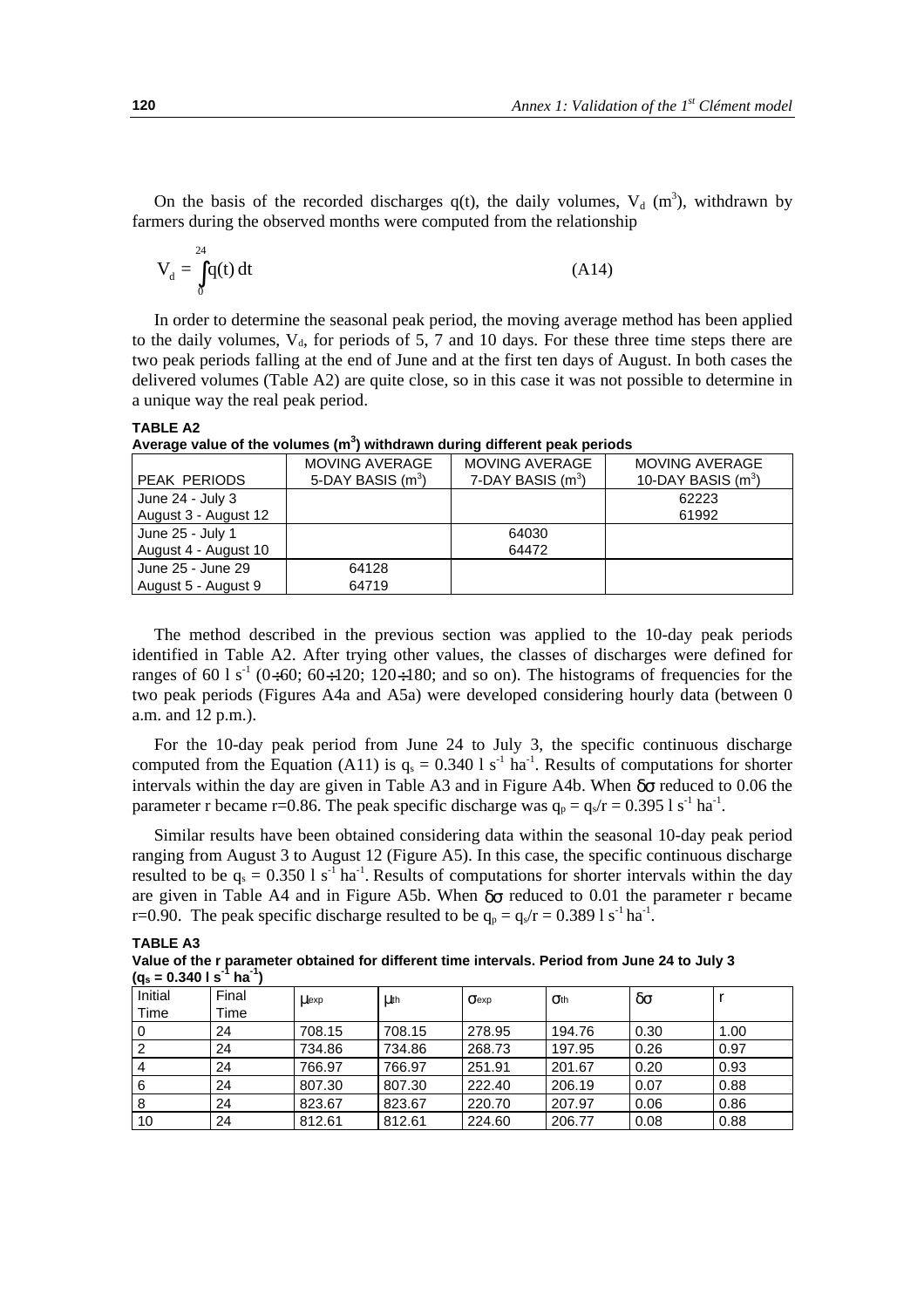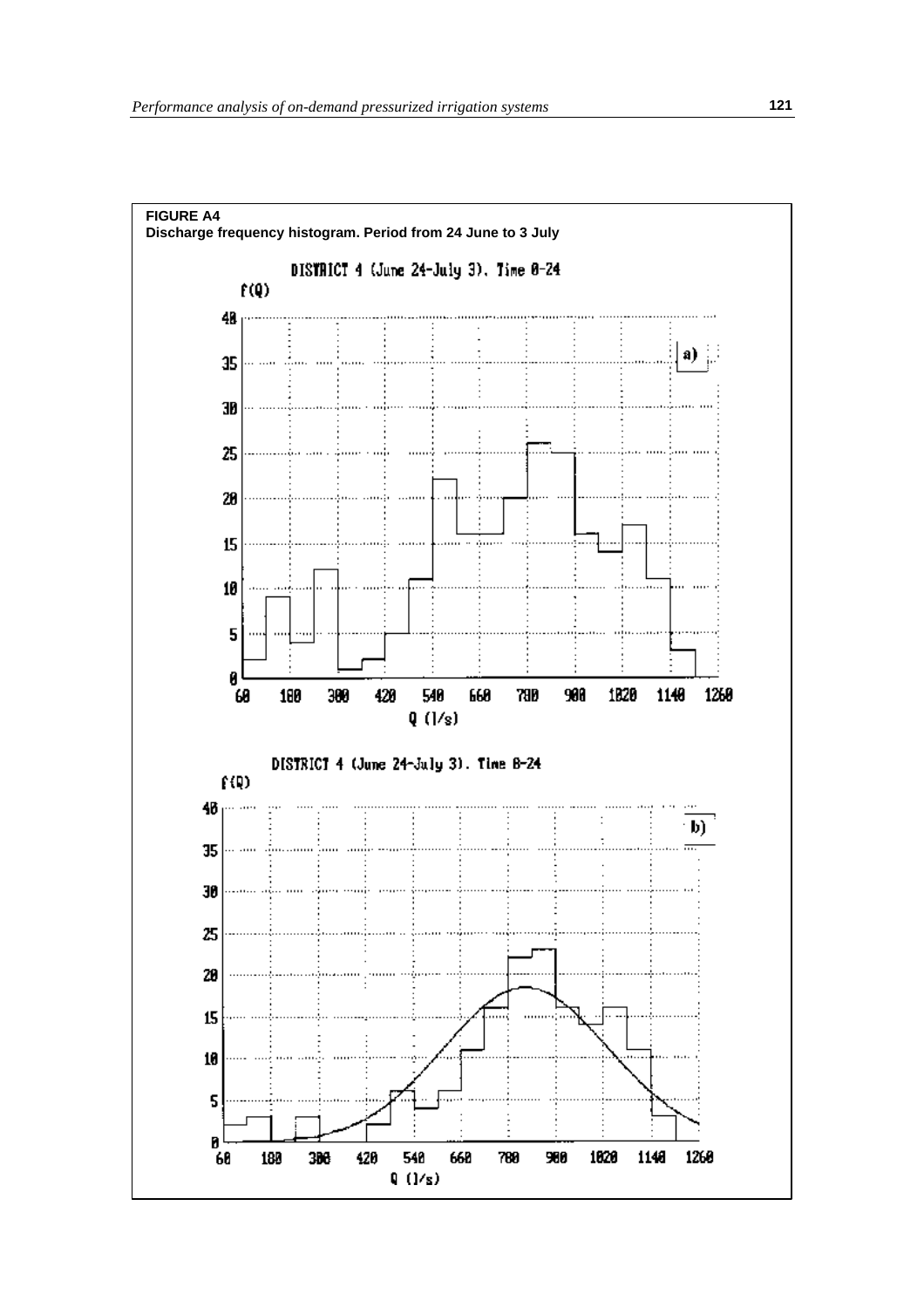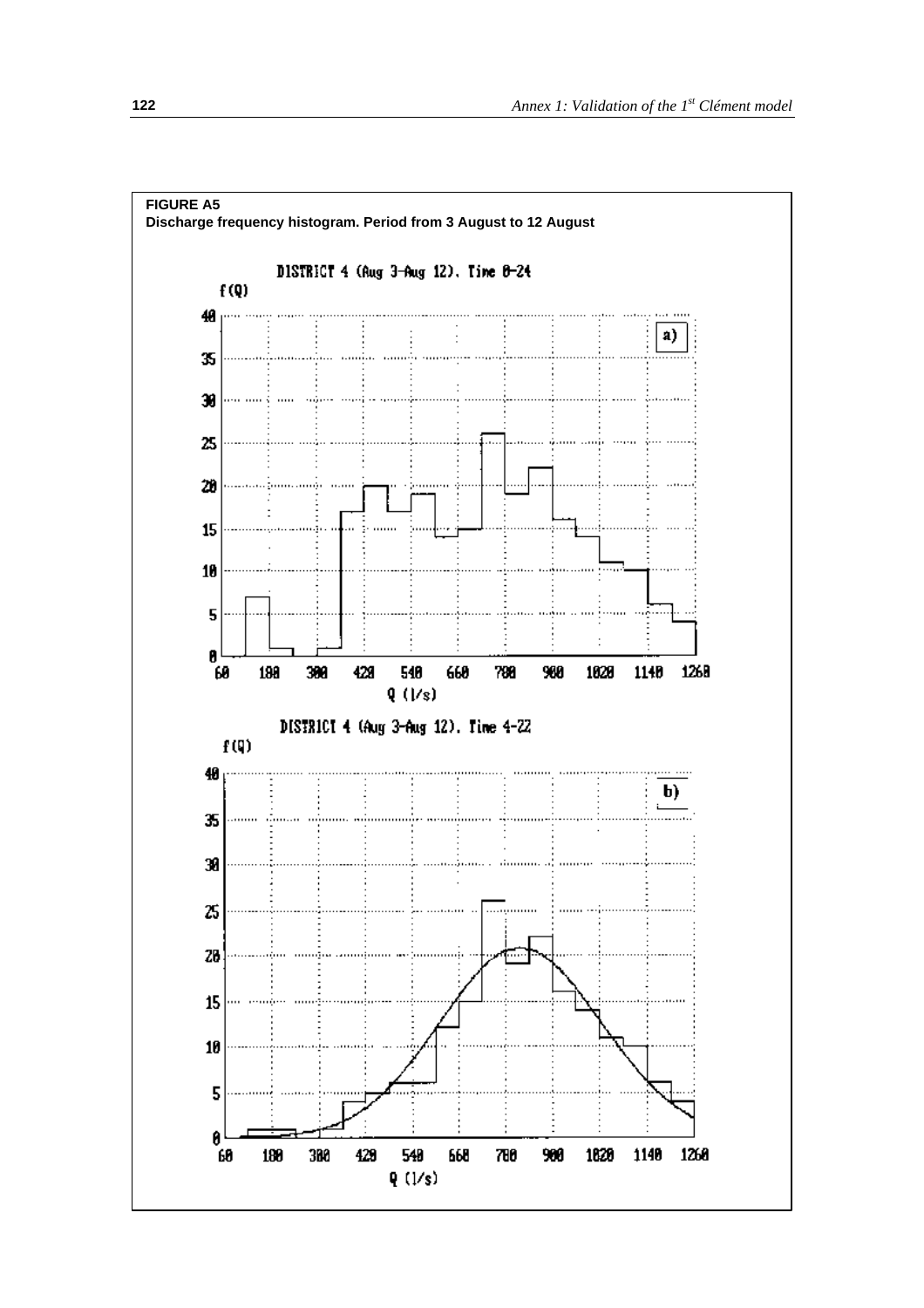**TABLE A4 Value of the r parameter obtained for different time intervals. Period from August 3 to August 12**  $(a_5 = 0.3501 s^1 h a^1)$ 

| $\ddot{\phantom{0}}$ |       |              |             |                         |        |      |      |
|----------------------|-------|--------------|-------------|-------------------------|--------|------|------|
| Initial              | Final | <b>Llexp</b> | <b>Luth</b> | $\sigma$ <sub>exp</sub> | Oth    | δσ   |      |
| Time                 | Time  |              |             |                         |        |      |      |
|                      | 24    | 724.90       | 724.90      | 247.73                  | 196.77 | 0.21 | 1.00 |
|                      | 24    | 751.64       | 751.64      | 239.24                  | 199.91 | 0.16 | 0.97 |
|                      | 24    | 783.47       | 783.47      | 225.19                  | 203.54 | 0.10 | 0.93 |
| 6                    | 24    | 811.01       | 811.01      | 214.93                  | 206.59 | 0.04 | 0.90 |
| 8                    | 24    | 803.21       | 803.21      | 219.09                  | 205.74 | 0.06 | 0.91 |
|                      | 22    | 817.04       | 817.04      | 207.87                  | 207.25 | 0.01 | 0.90 |



In particular, there is a good fit between the theoretical Gaussian curve and the histogram of frequencies obtained using the field data during daytime water withdrawals (Figures A4b and A5b). It means that the population of the discharges during this period is well represented by the Clément formula.

However, it is evident that the elimination of night-time data implies that night-time and daytime data belong to independent populations of discharge (which is evidenced when comparing Figures A5b and A6).

Considering that, in the study area, not all farms are equipped with automated irrigation systems and only few farmers prefer to irrigate during the night-time (for obtaining higher pressure), it is possible to consider the two populations as independent (night-time data and daytime data). Then the proposed approach seems valid. Clearly, it is necessary to verify every time through field data if the hypotheses on the basis of the Clément method are correct.

It is important to note that the minimum variation of standard deviation corresponds to a certain laps of time, t' (i.e., 16 hours for the 10-day peak period from June 24 to July 3),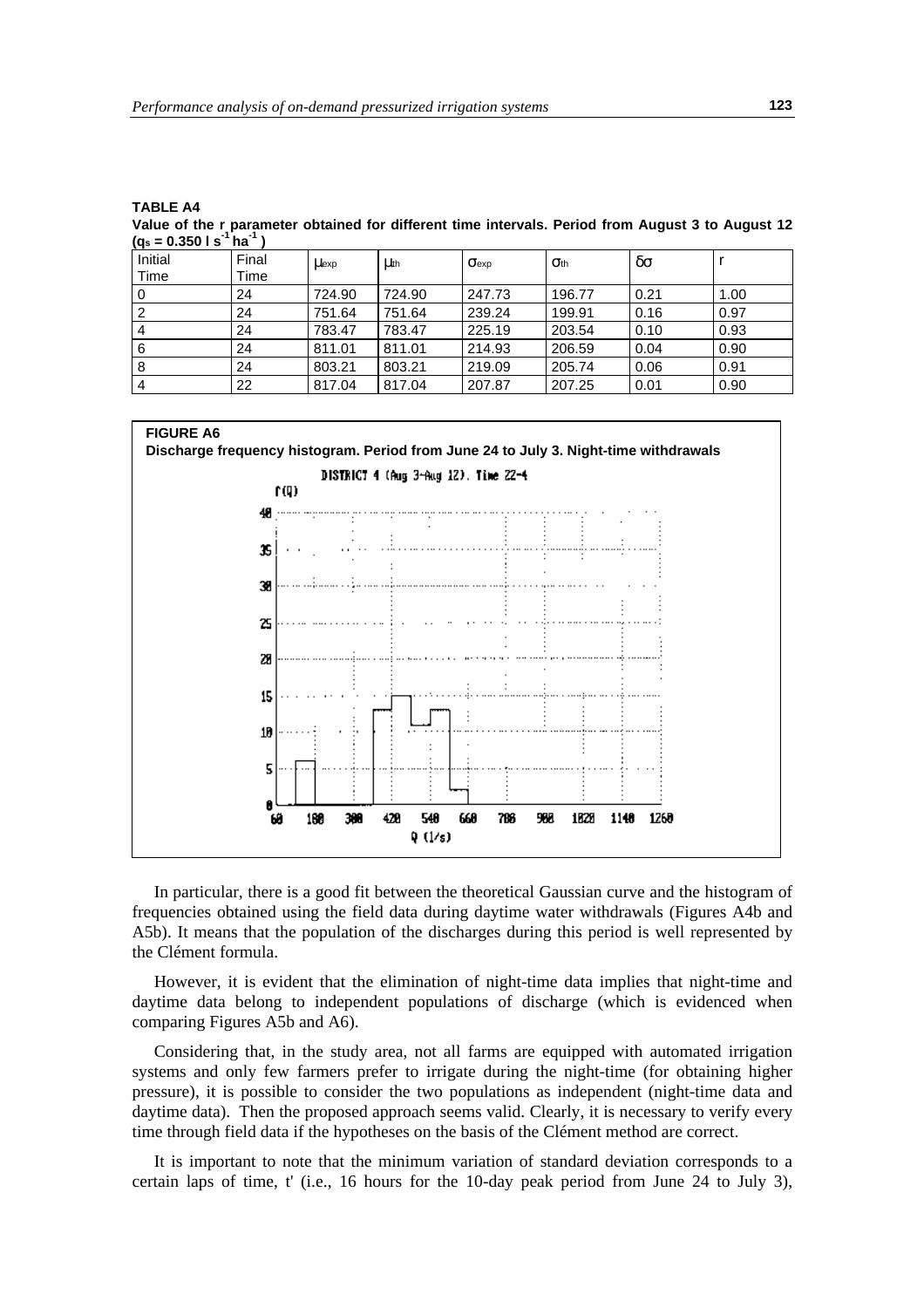

whereas the value of r does not correspond to the value of the ratio t'/24. Therefore, it is evident that the r coefficient should be intended only as a calibration coefficient aiming at understanding the farmer's behaviour. An irrigation system operating on-demand has to work 24 hours per day to allow for different withdrawals and to avoid dangerous simultaneously opening of hydrants.

From the above analysis, it is possible to calculate the integral curve,  $P_q$ , of the Gaussian distribution (Figure A7) and, consequently, to determine the  $U(P_q)$  parameter of the lément formula. For the peak period between August 3 and 10, i.e., the value of cumulated probability corresponding to the discharge of 1210  $1 \text{ s}^{-1}$  (maximum discharge recorded in field) resulted to be  $P_q = 0.976$  corresponding to  $U(P_q) = 1.98$  (Figure A7).

Using a field survey, the r coefficient was calculated to clarify it's meaning. For the studied case, r was close to 1 ( $r=0.86$  and  $r=0.90$  respectively for June 24 to July 3 and August 3 to August 12). The computed r is higher than the design value,  $r = 0.67$ . This means that a change occurred in the farmer's behaviour. In fact, the actual cropping pattern is different (Table A1) and more water is demanded than the designed pattern. Thus, the peak discharge should be higher. In order to avoid higher discharges in the network, with consequent failure of the hydraulic performance of the system, the farmers changed on-farm irrigation methods from sprinkler to trickle irrigation and have often adopted automated equipment. The water withdrawals became better distributed along the day (Figure A3), with less concentration in some hours. This is possible because the system operates 24 hours per day. Moreover, using field calculations, the Clément operation quality is U(P<sub>q</sub>)=1.98. This corresponds to P<sub>q</sub> = 97.6% (more than the designed value  $\overline{P_q} = 95\%$ ), and it implies a lower probability of exceeding the maximum discharge.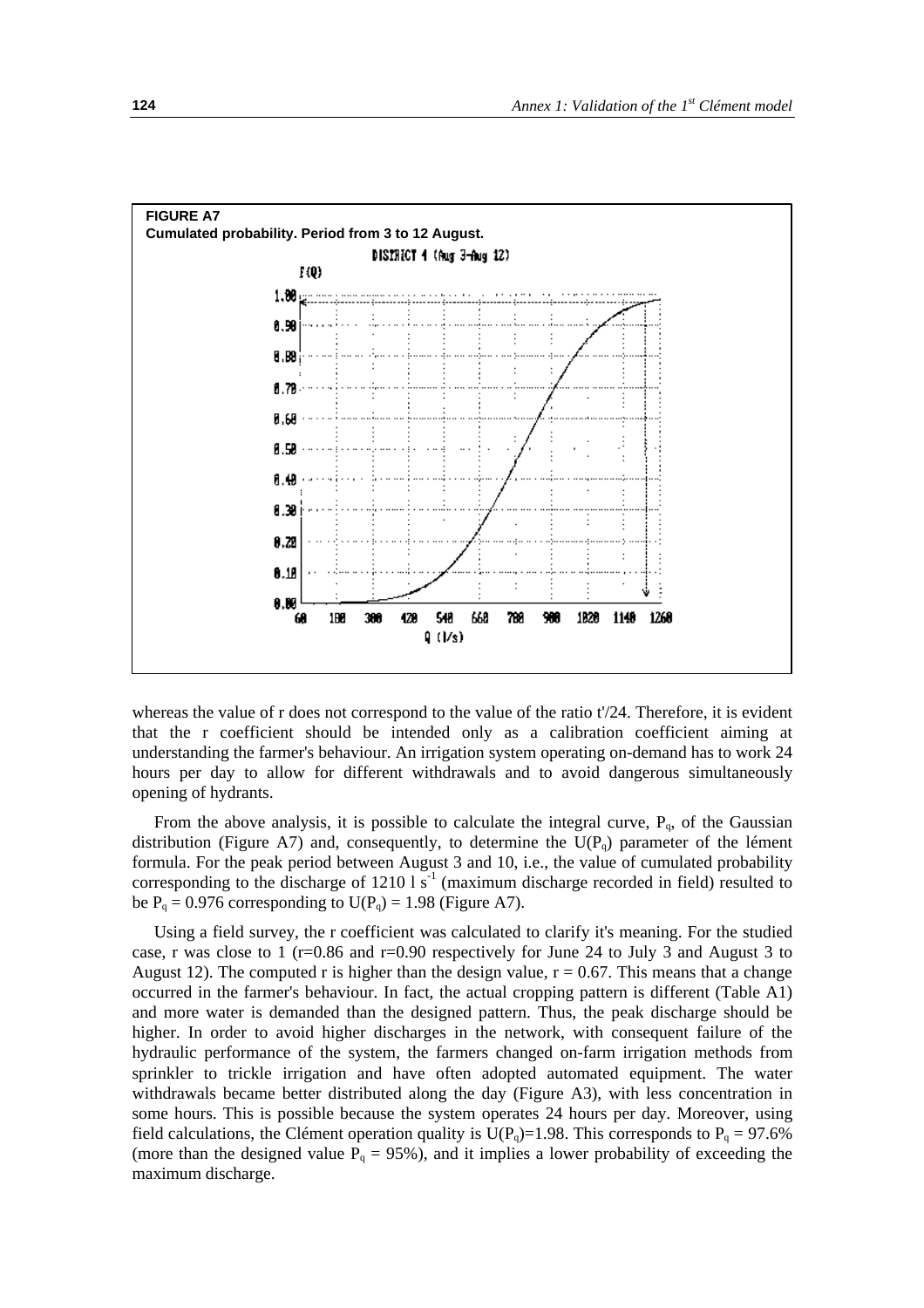# **Annex 2 Pipe materials and design considerations**

There are several advantages in using pipelines for conveyance in water distribution projects as well as for distribution on farm. Because of their capacity to transmit pressure, pipelines facilitate the use of flexible schedules. In fact, a farmer can open a valve on his farm in response to his irrigation need. This action can initiate a distant reaction to start flow from a

gravity source or to start up a pump to satisfy the need in frequency, rate and duration of water flow. Essentially a pressure pipeline system is an automated system for transmitting and carrying out precise instructions. Furthermore, the use of pipelines in a conveyance system considerably reduces evaporation and seepage losses. Because they do not have to follow contours, pipelines can be laid with straight alignments and go up and down hills. Also, with the use of pumps and lifting plants, pipelines can convey water to higher elevation. In addition, the required right-of way width is considerably less relative to canals. The trench cross section and some suggested trench dimensions are reflected in Figure A8 and in Table A5.

Since it is very difficult to make



changes once pipelines have been installed, the designer must use great care when selecting the type of pipe, diameters and materials to insure that the initial installation is technically and economically acceptable and not limiting for the future. The following is a general overview on pipe types, materials and design considerations. Their main characteristics (nominal diameter, thickness, weight, working and breaking pressures) have not been included because of a great variability from country to country. Therefore the reader should obtain this information directly from concerned manufacturers.

### **PIPE MATERIALS AND DESIGN CONSIDERATIONS**

With the advent of pipelines to convey irrigation water, a wide variety of materials were developed by the industry. Each different type of pipe has its own features. The engineer must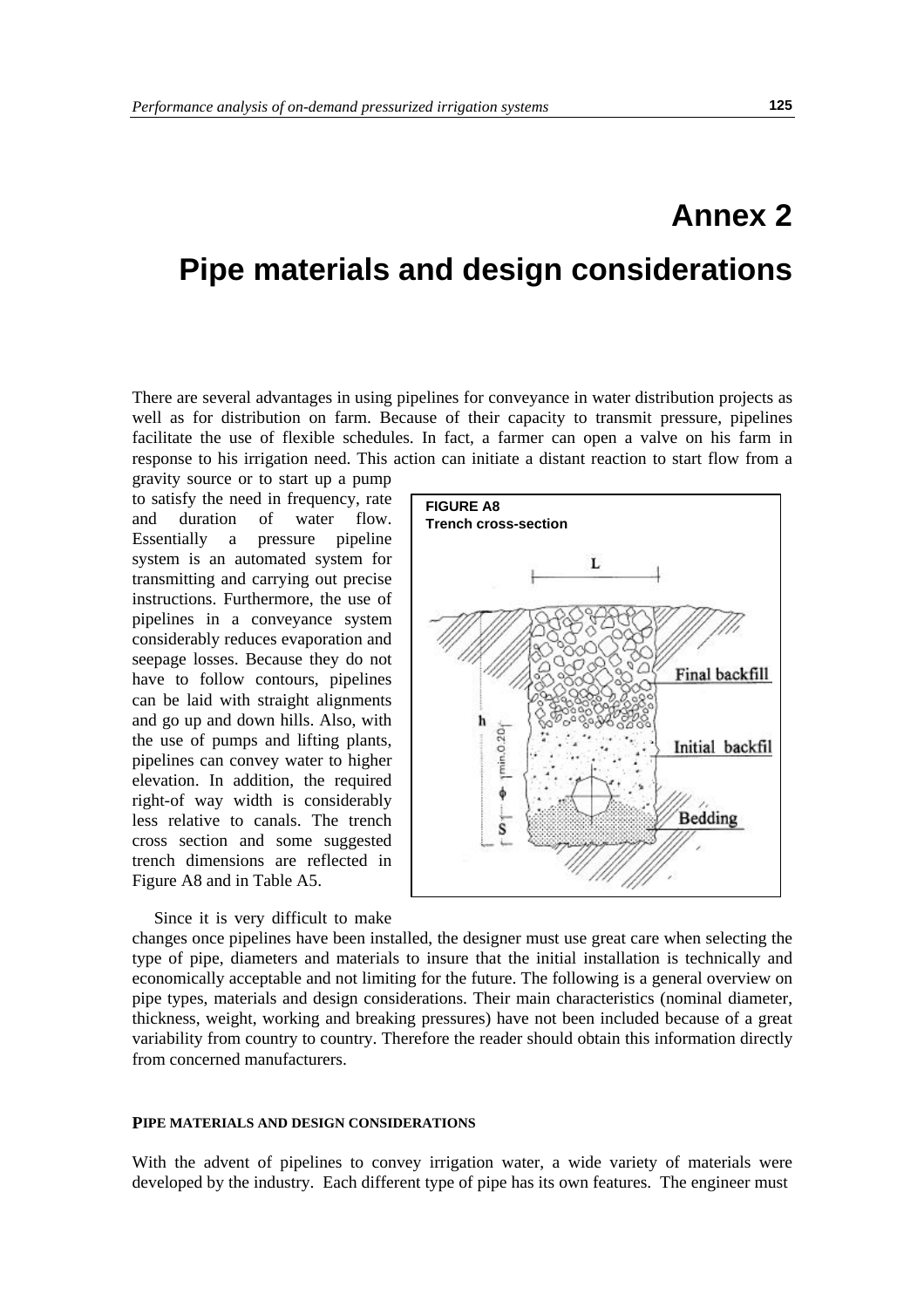| <b>Nominal Diameter</b> | Pipe Bed | <b>Excavation Width</b> | <b>Excavation Depth</b> |
|-------------------------|----------|-------------------------|-------------------------|
| $\phi$ (mm)             | S(m)     | L(m)                    | h(m)                    |
| 110                     | 0.10     | 0.70                    | 1.30                    |
| 140                     | 0.10     | 0.70                    | 1.35                    |
| 160                     | 0.10     | 0.70                    | 1.35                    |
| 200                     | 0.15     | 0.70                    | 1.50                    |
| 225                     | 0.15     | 0.70                    | 1.50                    |
| 250                     | 0.15     | 0.80                    | 1.50                    |
| 280                     | 0.15     | 0.80                    | 1.55                    |
| 315                     | 0.20     | 1.00                    | 1.70                    |
| 350                     | 0.20     | 1.00                    | 1.75                    |
| 400                     | 0.20     | 1.00                    | 1.80                    |
| 450                     | 0.20     | 1.10                    | 1.85                    |
| 500                     | 0.20     | 1.10                    | 1.90                    |
| 600                     | 0.20     | 1.20                    | 2.00                    |
| 700                     | 0.20     | 1.30                    | 2.10                    |
| 800                     | 0.20     | 1.40                    | 2.20                    |

| I ABLE A5 |                                           |  |
|-----------|-------------------------------------------|--|
|           | Suggested trench cross-section dimensions |  |

consider these characteristics in order to make sure that the selected type of pipe is suitable for that particular application. A wrong type of pipe can cause an increase of the construction costs for the Water Authority, a reduction of the system's life, higher annual maintenance and power costs, or can result in the system not working properly.

The characteristics of a pipe include:

- the material constituting the pipe;
- the nominal diameter, which is the one considered for hydraulic calculation;
- the length of pipe sections, which determines the number of joints for every km of pipeline;
- the wall thickness, which determines the maximum pressure of operation;
- the types of joints.

# **Different materials**

#### *Cast iron*

Recently, cast iron pipes are produced by centrifugation of liquid cast iron in cylindrical shaped moulds (formerly called "shells"). Pipes are then fired to obtain a homogeneous texture. The so obtained pipes are coated with a thin zinc layer and finally sheltered with bituminous paint. When cast iron pipes have to be used in chemically aggressive soils, a polythene coating is applied. An internal mortar lining, 3 to 6 mm thick, is then applied by centrifugation in order to reduce roughness and to provide higher resistance to aggressive waters.

Cast iron pipes are commonly available in 60 mm through 700-mm diameters; higher diameters are also provided by manufacturers, when made to order. Thickness can range from 6 mm to 10.8 mm depending on the nominal pressure and diameter. Cast iron pipes are produced in 6-m length sections. The pipe sections are joined together by a bell and spigot joint (with a rubber ring gasket for sealing). Less frequently flanged joints are adopted. In fact, besides being more expensive, flanged joint does not allow for any altimetric or planimetric deflection. On the contrary, flanged joint is more suitable for systems with a high number of special parts.

**TABLE A5**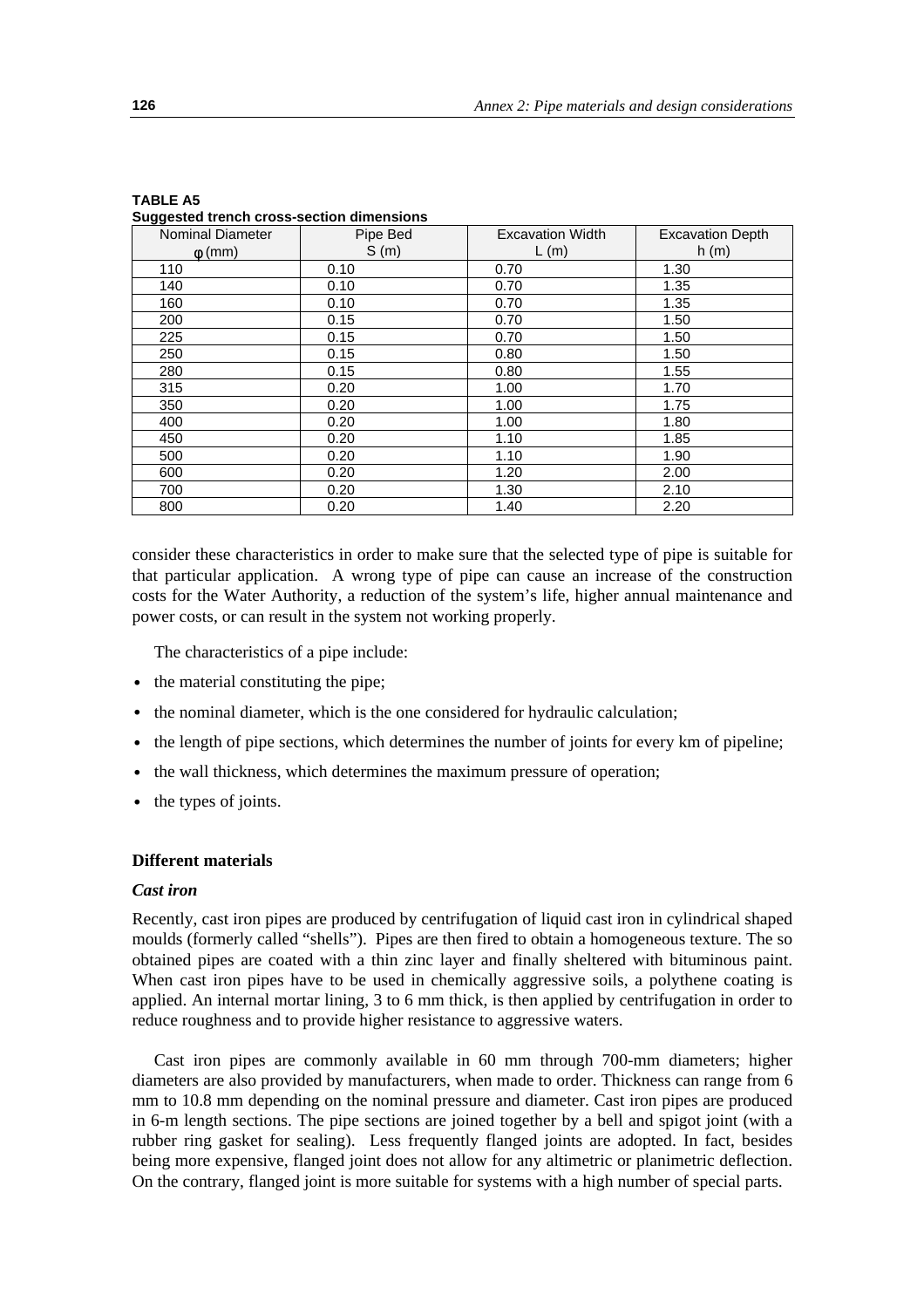#### *Steel*

Steel pipes are produced through a special rolling-mill process called "Mannesmann" process. The pipe is made from the hot rolling of a steel bar, without any welding. Steel pipes are also produced from large steel sheets, which are then welded along the generatrix or following a spiral shaped line.

Another process, the helical-shaped soldering, is used to produce steel pipes with very large diameters (2500 - 3000 mm). Steel pipes are commonly available in 40 mm up to 3000 mm diameters. Wall thickness can range from 2,6 mm for the 40 mm diameter (for a maximum PN of 14,5 Mpa) and 8,8 mm for the 900 mm diameter (for a maximum PN of 3,7 Mpa). The thickness is increased for pipes that are operated at high pressure. Sections are provided in 8 to 13,5 m lengths. Sections can be joined together both by bell and spigot joints and by flanged joints. Recently, due to the development of the electrical welding, the welded joining has become the most common type of joint for steel pipe sections.

Concerning the characteristics of the different types of joint, the bell and spigot joint is used for underground pipelines whereas flanged and welded joints are used for outdoor applications or for systems with a high number of special parts and devices.

Comparing cast iron pipes with steel pipes, cast iron pipes have higher wall thickness, with diameters and pressure being equal. This make cast iron pipes more suitable for soils with problem water and for areas where electrolytic corrosion is feared, as a result of stray electric currents. Besides, steel pipes have higher toughness and lower fragility, which reduce breakage. The higher specific traction strength of metal enables to produce pipes having lower wall thickness; therefore steel pipes are light-weight and cheaper than cast iron pipes. Steel pipes are more suitable for unsteady soils, as they stand ground movements without breaking.

Steel pipes are provided in greater lengths, which decreases the number of joints for every Km of aqueduct. Furthermore, their lightness, with regard to cast iron pipes, allows for easier and cheaper transportation. Thus, the selection between those two types of pipe is not an easy task. In the present circumstances, steel pipes are suitable for outdoor aqueducts. For underground applications, cast iron pipes are preferred, thanks to their higher resistance to electrolytic corrosion and when a high number of interruptions have to be made for diversions and for insertion of special parts and devices.

With regard to lining materials, very thick bituminous layers insure a satisfying inside protection of the steel pipes against strongly aggressive waters. Further, very good results have been accomplished by using epossidic paints.

An effective outside protection is obtained coating pipes with bituminous layers, glass wool or polyethylene. When welded joints are used, the heat resulting from welding destroys lining and coating near the joining edges. This can be a real drawback because the coating material can be easily replaced, but it is nearly impossible to restore the inside lining.

#### *Concrete*

Concrete pipe most commonly used for distribution systems in the past. Concrete pipes can be subdivided into pre-cast pipes and cast-in-place (monolithic) pipes. Pre-cast concrete pipes can be provided either with or without reinforcement. The latter are mainly utilized to convey water with a very low pressure (sewerage and drainage systems). In fact, concrete does not have high resistance against forces of traction resulting from the water pressure. Reinforced concrete pipes are suitable for much higher hydrostatic heads than the unreinforced ones. The range of internal pressure head they are designed for varies from 7,5 m to 37,5 m. Moreover, concrete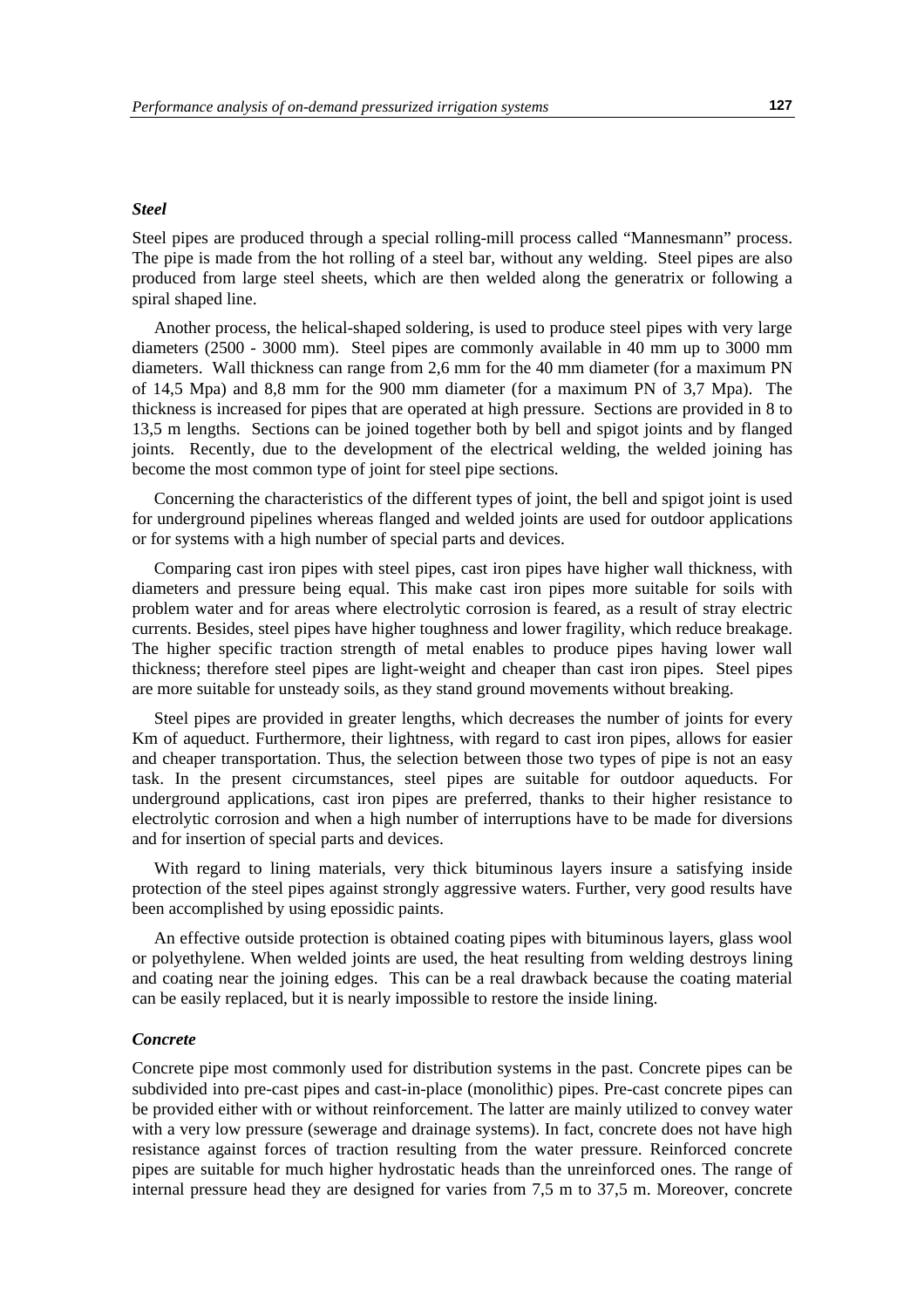pipes are good to use when an external loading of soil is placed above the top of the pipe. The thickness of the walls and the type of reinforcement are varied according to the hydrostatic pressure head and to the external loading of any different application. The steel reinforcement can be a single or a double cage, circular or elliptical shaped. Recently, according to new production methods, the concrete is vibrated, consolidated and compacted to obtain a high density material that is watertight and not subject to pinhole leaks through the pipe barrel.

Diffuse reinforcement pipe is another recent innovation. This type of pipes has both cross and longitudinal reinforcement that are made from a high number of steel wires, which provide high resistance to the forces of traction. Furthermore, the high specific resistance of the material allows for pipes with reduced wall thickness. The diffuse reinforcement pipes are available in 400 mm to 1 400 mm diameters (for PN of 1.5 - 2 Mpa) while normal reinforced concrete pipes are produced in 600 mm to 2700 mm diameters. Reinforced concrete pipes are available in 2.4 m to 3.6 m lengths and the pipe sections are commonly joined together by a bell and spigot joint with a rubber ring gasket for sealing.

Cast-in-place pipes are mainly used for low-pressure head applications and for very large diameters. This kind of pipe is made by pouring concrete into metal forms, previously set to obtain a given wall thickness, and removing the forms and struts after the concrete has reached a sufficient level of strength. The result of the above process is a continuous pipeline without any joint, except for the expansion ones. This type of pipe is not suitable for expansive soils as multiple cracks can occur as a result of ground movements.

A third type of concrete pipe is the "continuous reinforcement" concrete pipe, also called "concrete cylinder" pipe or "Bonna" pipe. It is made of a steel cylinder, wrapped by a steel wire. The cylinder is also coated on both sides by cement mortar. The result of this process is a concrete pipe with a continuous reinforcement (steel cylinder). Pipe sections are connected with a bell-and-spigot joint, with a rubber gasket for sealing. In addition, sealing pipe sections by welding is possible. Continuous reinforcement concrete pipe is available in 12 m length sections and for diameters ranging from 300 mm to 1 350 mm. This type is suitable for pressure heads ranging from 70 m up to 350 m. The use of this type of pipe is also suggested to convey low-quality water, as the concrete coating and lining make an alkaline environment providing resistance against the corrosion of the cylinder.

Whatever the construction method of the concrete pipe is, particular care has to be taken in selecting the type of cement, its dosage, the water/cement ratio and the type of seasoning of the material obtained. The final purpose is to obtain a material with particular characteristics of impermeability.

Concrete pipes are, however, heavy compared to steel and cast iron pipes. This can affect the installation costs because less pipe is installed per day and because of the specialized construction equipment required.

## *Asbestos cement*

Asbestos cement pipes are a typical component of water distribution systems. Asbestos cement pipes do not contain steel reinforcement, but they are composed of a mixture of cement mortar and asbestos fibres. Those fibres provide resistance to traction forces, the same function performed by steel wires in the reinforced concrete material. Asbestos cement pipes are formerly, but improperly, known as "Eternit" pipes, from the name of the first company that developed this technology.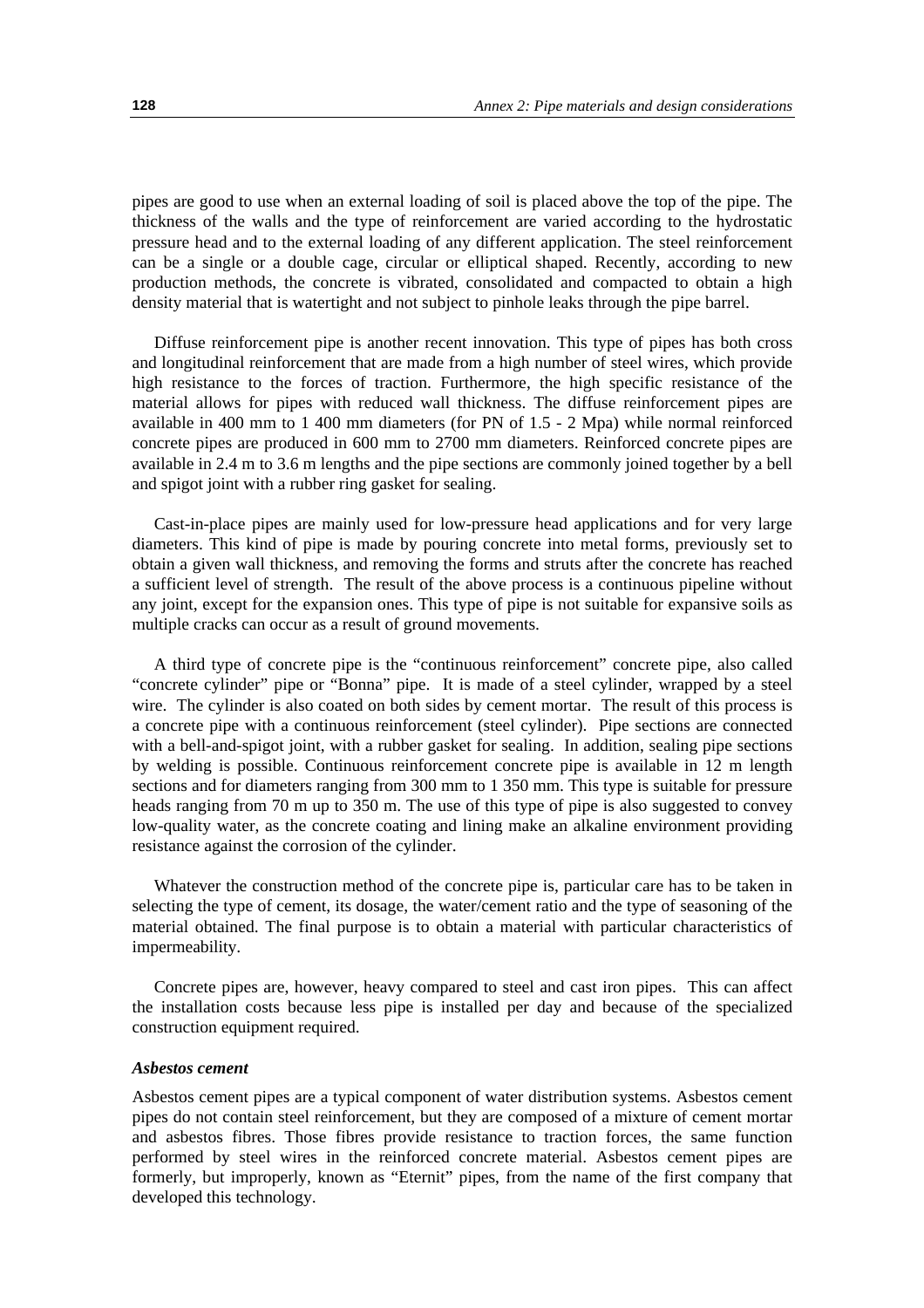The pipe material is obtained mixing asbestos fibres, cement mortar and water; with the dosage of each component is made by electronic devices. The resulting material is then further mixed to obtain high homogeneity in the mixture. Later, the mixture is poured on a rotating steel cylinder, until the desired wall thickness is reached. After that, the steel cylinder is taken off and the pipe is maturated in a ventilated tunnel. Lastly, the pipe goes in a hydration chamber to get a high level of mechanical strength.

Due to the production method used, asbestos cement pipes have good resistance to internal pressure, as asbestos fibres mainly orient in the direction of the cylinder. Therefore, breaks can occur as a result of longitudinal forces. This means that pipes need careful placement without external loading of soil above the pipe.

Asbestos cement pipes are provided in 600 mm diameter and smaller sizes. The maximum allowable internal pressure (hydrostatic) can be as high as 1.72 Mpa (175 m). This type of pipe is available in 3.9 m section length and the pipes are commonly joined together using Gibault or Simplex joints. Alternatively, one end of each pipe is machined to form a spigot, the other being provided with a collar. The spigot of a pipe is inserted into the collar of the subsequent pipe and two rubber gaskets are used for sealing the joint.

Asbestos cement pipes have a low roughness coefficient, a good chemical inertia, a good resistance to aggressive agents and a fairly good mechanical strength. These features encouraged their use in the past. Limits to their usefulness are their high weight, which makes transport and assembly more difficult. This is a big problem when pipes are laid underground in soils with a high colloidal fraction (expansive soils). Furthermore, the increasing concerns over toxicity of asbestos fibres resulted in many companies restricting or even ceasing their production. Also, their use has been drastically reduced over the last ten years by the diffusion of PVC, polyethylene and glassfibre pipes. Asbestos cement pipes are now widely used only for those situations imposing surface assembling such as in rocky or very high colloidal soils.

### *Plastic pipes*

Over the last twenty years, a wide variety of plastic materials, composed by macro-molecules of carbonic compounds, such as Polystyrol, Polythene, Polypropylene and Polyvinyl Chloride have evolved. Each of these materials is made of thermoplastic resins enveloping a continuous or discontinuous fibrous phase. The plastic materials most commonly used for pipe production are Polyvinyl Chloride (PVC), Polyethylene (PE) and glass fibre reinforced Polyester (GFRP). The technology used for producing these materials is based on a chemical reaction, promoted by a catalytic agent, providing a macro-molecular structure of carbonic atoms (polymerization). For instance, Polyethylene is obtained through the polymerization of the molecule of ethylene. The polymers, when pure, are powder or grain shaped. Then, they are mixed with additive compounds to make them plastic and malleable. The resulting mixture is heated and then shaped to produce the pipe. The pipe is then water-cooled.

Plastic pipe features are very different from the steel and concrete pipes, as regard density, elasticity, resistance and thermal expansion coefficient. The best characteristics of the plastic pipes concern their resistance to corrosion (which can be caused by acids, alkaline compounds and organic fluids), their chemical inertia, their very low roughness coefficient, their lightness and their easiness in transport and placement. Moreover, they are adaptable to difficult and expansive soils.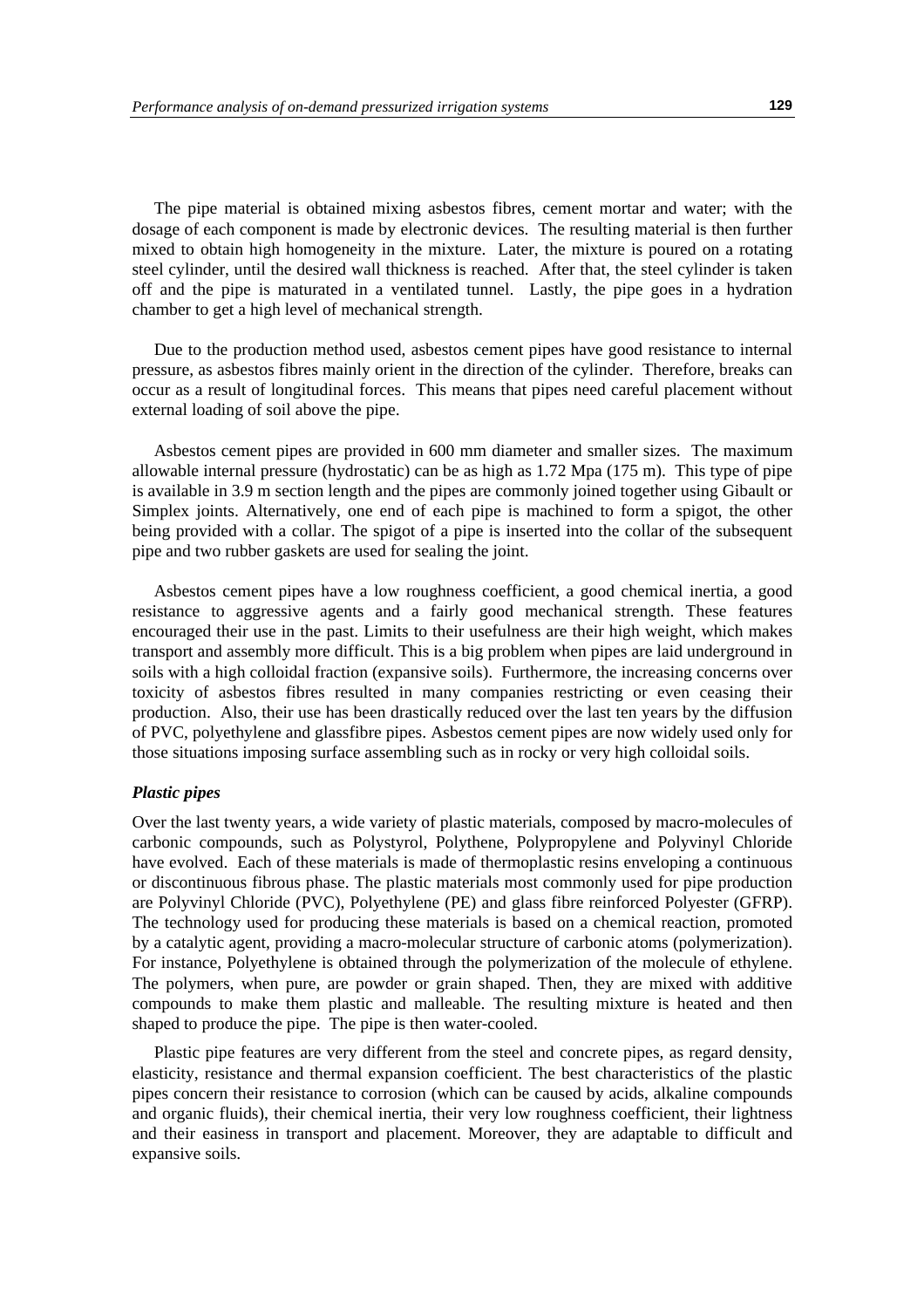**Polyvinyl Chloride (PVC).** Due to their indisputable advantages, Polyvinyl Chloride pipes have gained large acceptance in recent years. Until recently, they were available only in diameters ranging from 150 mm to 375 mm and were suitable for low-pressure head applications (from 15 m to 30 m). Due to progress in the production technology, PVC irrigation pipes are now produced for high-pressure head applications (56 m up to 70 m) and in 150 mm through 675 mm diameters. Pipe sections are commonly available in 6 m and 12 m lengths. Sections are joined together using bell and spigot joints with rubber gasket seals. In some cases the bell and spigot joint is further sealed with a solvent welding joint.

Since PVC possesses high flexibility, extra care is needed in bedding and back-filling to avoid an excessive deflection and distortion of the pipes. Another limit to the use of this type of pipes is their vulnerability to atmospheric agents. When placed outdoors, it is advisable to protect them with a coating. In those cases, PVC plastified pipes are preferred because of their special external "carbon black" protection.

**Polythene (PE).** Polythene pipes are widely used thanks to their advantages (e.g., lightness, handiness, low cost, flexibility, chemical inertia and resistance to atmospheric agents). The latter feature is provided by the "carbon black" additive, which protects the material from the action of solar rays.

Although the cost per metre is slightly higher than the PVC, Polythene pipes are more flexible and hence more widely used. Small diameters are available in large rolls and, therefore, pipe-layers are able to cut the soil and place the pipe in a single passage.

Polythene pipes are produced both in low (LDPE) and high density (HDPE). Low density polythene pipes have a slightly higher thickness, but they are more flexible and handy. The high density pipes have lower weight and, therefore, lower placement costs. Polythene pipes are available up to 1 200 mm diameter, but also in greater sizes when made to order. Wall thickness varies according to the class of pressure head (PN 2,5; PN 4; PN 6; PN 10; PN 16). They are produced in 6 or 12 m length. Pipes are joined together both by welding and flanged or plug joints. A good alternative to welding is electric welding where sections are connected by a hose clamp made of high density polythene. The hose contains an electric resistor providing the heat necessary for melting the three pieces together.

**Glass wool reinforced polyester (GWRP).** This type of material is made by adding glass fibre to a plastic mixture. This method produces pipes with higher mechanical strength than other plastic pipes. GWRP pipes can be coated with a layer of siliceous sand to protect them against ultraviolet rays. Sections are produced in 6 m and 12 m lengths and up to 2000 mm diameter. Sections are joined together by using the same types of joints as for the other plastic pipes.

**Glassfibre** Glassfibre pipes are widely used in large networks requiring large diameters. However, due to their relative higher cost for smaller diameters, they are not used for small networks. Glassfibre pipes are lighter than other materials but the very scarce availability of special parts limits their use. This is the reason why PVC and polythene pipes are preferred for small and medium diameter pipes.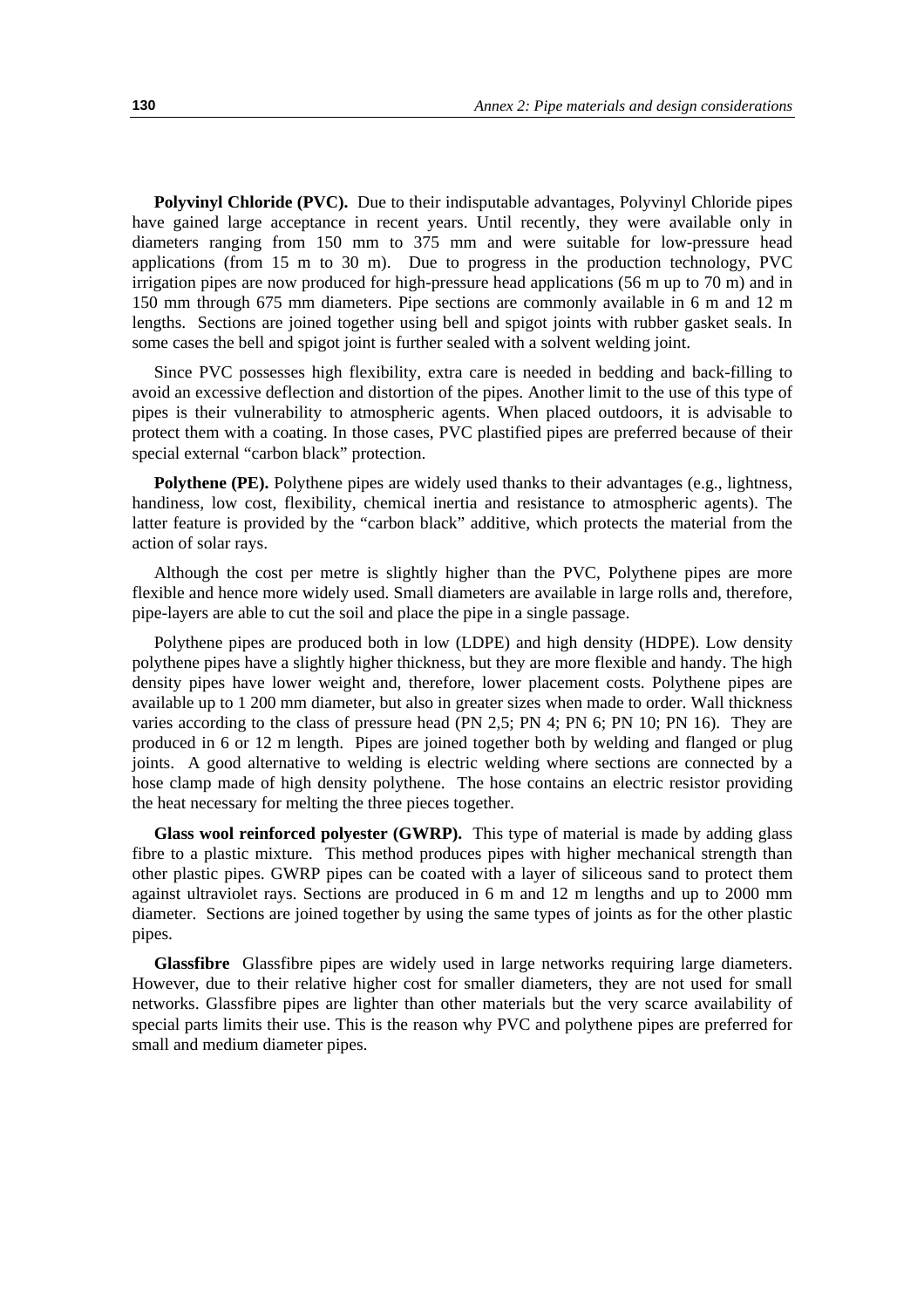# **Annex 3 Example of input and output files<sup>1</sup>**

| SΝ                                                                                                                                                                                                                                                                                                                       | ΙN                                                                                                                                                                                   | FN                                                                                                                                      | Area                                                                                                                                                                           | CQ_Hyd                                                                                                                                                                                                                                                                                              | Length                                                                                                                                                          | LandEl                                                                                                                                                                                                                                         | ND                                                                                                                                                                   | Hmin                                                                                                                                         |  |
|--------------------------------------------------------------------------------------------------------------------------------------------------------------------------------------------------------------------------------------------------------------------------------------------------------------------------|--------------------------------------------------------------------------------------------------------------------------------------------------------------------------------------|-----------------------------------------------------------------------------------------------------------------------------------------|--------------------------------------------------------------------------------------------------------------------------------------------------------------------------------|-----------------------------------------------------------------------------------------------------------------------------------------------------------------------------------------------------------------------------------------------------------------------------------------------------|-----------------------------------------------------------------------------------------------------------------------------------------------------------------|------------------------------------------------------------------------------------------------------------------------------------------------------------------------------------------------------------------------------------------------|----------------------------------------------------------------------------------------------------------------------------------------------------------------------|----------------------------------------------------------------------------------------------------------------------------------------------|--|
| 24<br>$\mathbf 1$<br>$\overline{a}$<br>3<br>$\overline{4}$<br>5<br>6<br>7<br>8<br>9<br>10<br>11<br>12<br>13<br>14<br>15<br>16<br>17<br>18<br>19<br>20<br>21<br>22<br>23<br>24                                                                                                                                            | 0<br>$\mathbf 1$<br>$\overline{a}$<br>3<br>$\,4$<br>$\frac{5}{6}$<br>$\overline{7}$<br>8<br>9<br>10<br>11<br>12<br>13<br>14<br>15<br>7<br>17<br>18<br>19<br>6<br>21<br>22<br>8<br>ND | 1<br>2<br>3<br>$\,4$<br>5<br>6<br>7<br>8<br>9<br>10<br>11<br>12<br>13<br>14<br>15<br>16<br>17<br>18<br>19<br>20<br>21<br>22<br>23<br>24 | 2.2<br>2.2<br>2.2<br>2.2<br>2.2<br>0.00<br>0<br>0<br>2.2<br>2.2<br>0<br>2.2<br>2.2<br>2.2<br>2.2<br>2.2<br>0<br>2.2<br>2.2<br>2.2<br>2.2<br>2.2<br>2.2<br>2.2<br>Thickness(mm) | 2<br>2<br>$\sqrt{2}$<br>$\mathbf 2$<br>2<br>0<br>0<br>0<br>$\overline{a}$<br>$\overline{a}$<br>0<br>2<br>$\sqrt{2}$<br>$\overline{\mathbf{c}}$<br>2<br>$\mathbf 2$<br>0<br>$\mathbf 2$<br>$\overline{\mathbf{c}}$<br>$\mathbf 2$<br>$\sqrt{2}$<br>$\sqrt{2}$<br>$\sqrt{2}$<br>2<br>$(\gamma$ Bazin) | 150<br>462<br>162<br>118<br>80<br>112<br>250<br>13<br>63<br>50<br>83<br>30<br>30<br>63<br>35<br>40<br>315<br>413<br>173<br>43<br>$\mathbf 1$<br>123<br>75<br>63 | 96.20<br>95.80<br>96.30<br>97.50<br>98.40<br>101.10<br>100.00<br>100.10<br>98.80<br>98.00<br>96.80<br>96.00<br>95.70<br>95.30<br>95.20<br>95.00<br>100.30<br>102.00<br>103.00<br>102.80<br>101.10<br>103.00<br>103.80<br>99.50<br>Cost (ITL/m) | 250<br>250<br>250<br>250<br>250<br>250<br>250<br>200<br>180<br>180<br>180<br>140<br>140<br>140<br>140<br>140<br>250<br>200<br>200<br>200<br>180<br>140<br>110<br>110 | 20<br>20<br>20<br>20<br>20<br>20<br>20<br>20<br>20<br>20<br>20<br>20<br>20<br>20<br>20<br>20<br>20<br>20<br>20<br>20<br>20<br>20<br>20<br>20 |  |
| 128                                                                                                                                                                                                                                                                                                                      | 110<br>125<br>140<br>160<br>180<br>200<br>225<br>250<br>280<br>315<br>450<br>500<br>600<br>700<br>800<br>************                                                                | 11.9<br>13.4<br>15.0<br>00.0<br>00.0<br>00.0<br>00.0<br>00.0                                                                            | 5.3<br>6.0<br>6.7<br>7.7<br>8.6<br>9.6<br>10.8                                                                                                                                 | .06<br>.06<br>.06<br>.06<br>.06<br>.06<br>.06<br>.06<br>.06<br>.06<br>.16<br>.16<br>.16<br>.16<br>.16                                                                                                                                                                                               | 14000<br>17700<br>22100<br>29300<br>36500<br>55000<br>65000<br>80000<br>90000<br>105000<br>137000<br>160000<br>258000<br>400000<br>500000                       |                                                                                                                                                                                                                                                |                                                                                                                                                                      |                                                                                                                                              |  |
| (upstream piezometric elevation, m a.s.l.)<br>(specific continuous discharge, $1 s^{-1}$<br>$ha^{-1}$ )<br>0.327<br>0.0<br>(uncultivated land, %)<br>0.667<br>(Use coefficient, $r$ )<br>(Number of hydrants simultaneously operating)<br>3<br>20.0<br>(Minimum pressure head, m)<br>1.645<br>(Operation quality, U(Pq)) |                                                                                                                                                                                      |                                                                                                                                         |                                                                                                                                                                                |                                                                                                                                                                                                                                                                                                     |                                                                                                                                                                 |                                                                                                                                                                                                                                                |                                                                                                                                                                      |                                                                                                                                              |  |

\*\*\*\*\*\*\* Example of Network Input file \*\*\*\*\*\*\*\*\*

<sup>&</sup>lt;sup>1</sup> Note that input and output files in the COPAM package are SCI files. Therefore they can be easily imported into other software (like Excel).